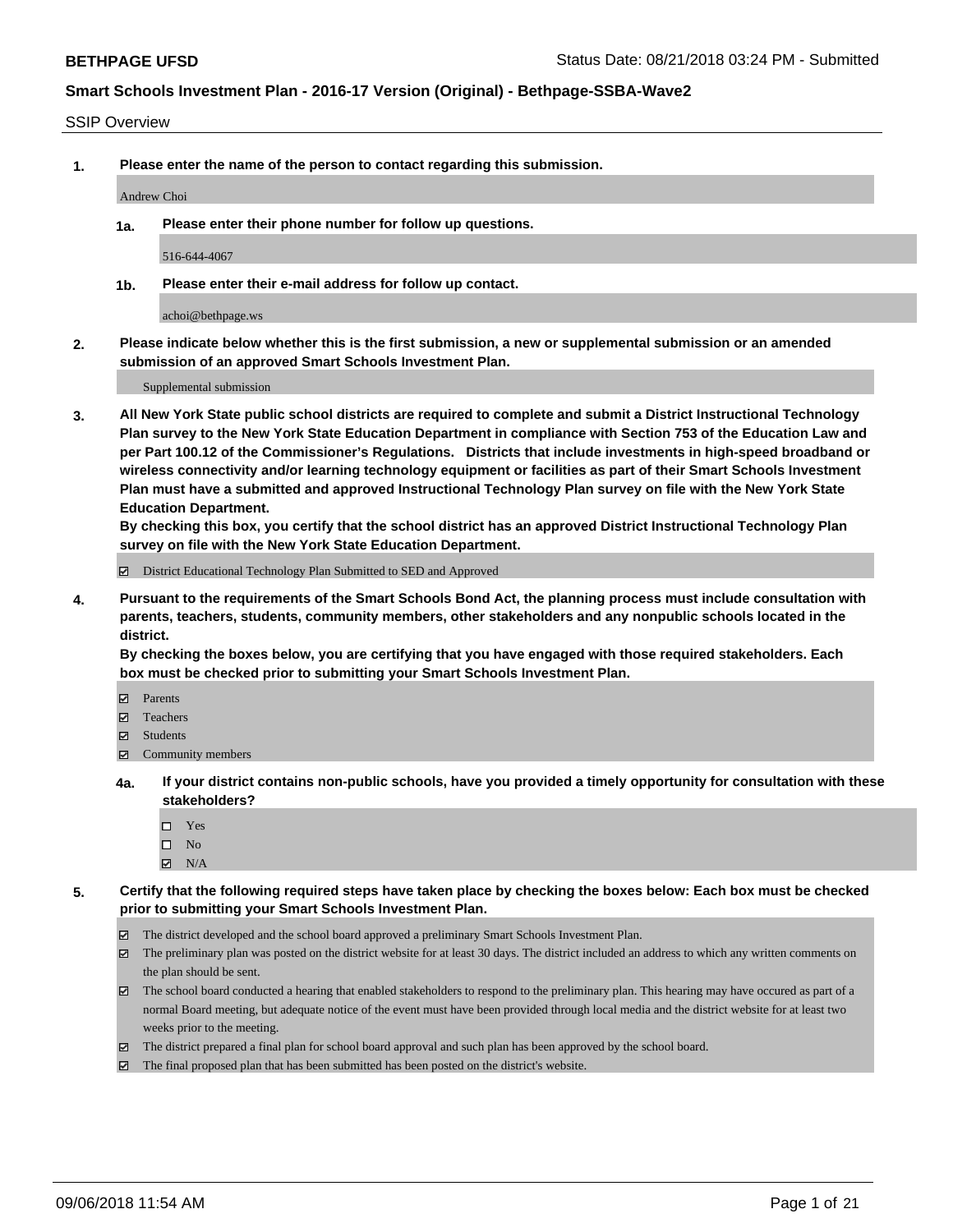SSIP Overview

**5a. Please upload the proposed Smart Schools Investment Plan (SSIP) that was posted on the district's website, along with any supporting materials. Note that this should be different than your recently submitted Educational Technology Survey. The Final SSIP, as approved by the School Board, should also be posted on the website and remain there during the course of the projects contained therein.**

Smart Schools Final Investment Plan - Wave 2 (Revised 06.22.17).pdf Smart Schools Initial Investment Plan - Wave 2.pdf

**5b. Enter the webpage address where the final Smart Schools Investment Plan is posted. The Plan should remain posted for the life of the included projects.**

http://www.bethpagecommunity.com/departments/technology\_\_bethpage

**6. Please enter an estimate of the total number of students and staff that will benefit from this Smart Schools Investment Plan based on the cumulative projects submitted to date.**

2,920

**7. An LEA/School District may partner with one or more other LEA/School Districts to form a consortium to pool Smart Schools Bond Act funds for a project that meets all other Smart School Bond Act requirements. Each school district participating in the consortium will need to file an approved Smart Schools Investment Plan for the project and submit a signed Memorandum of Understanding that sets forth the details of the consortium including the roles of each respective district.**

 $\Box$  The district plans to participate in a consortium to partner with other school district(s) to implement a Smart Schools project.

**8. Please enter the name and 6-digit SED Code for each LEA/School District participating in the Consortium.**

| <b>Partner LEA/District</b> | ISED BEDS Code |
|-----------------------------|----------------|
| (No Response)               | (No Response)  |

**9. Please upload a signed Memorandum of Understanding with all of the participating Consortium partners.**

(No Response)

**10. Your district's Smart Schools Bond Act Allocation is:**

\$1,128,764

**11. Enter the budget sub-allocations by category that you are submitting for approval at this time. If you are not budgeting SSBA funds for a category, please enter 0 (zero.) If the value entered is \$0, you will not be required to complete that survey question.**

|                                              | Sub-<br>Allocations |
|----------------------------------------------|---------------------|
| <b>School Connectivity</b>                   | 48,960              |
| <b>Connectivity Projects for Communities</b> | $\mathbf 0$         |
| <b>Classroom Technology</b>                  | 388,303             |
| Pre-Kindergarten Classrooms                  | $\overline{0}$      |
| Replace Transportable Classrooms             | 0                   |
| <b>High-Tech Security Features</b>           | $\mathbf 0$         |
| Totals:                                      | 437,263             |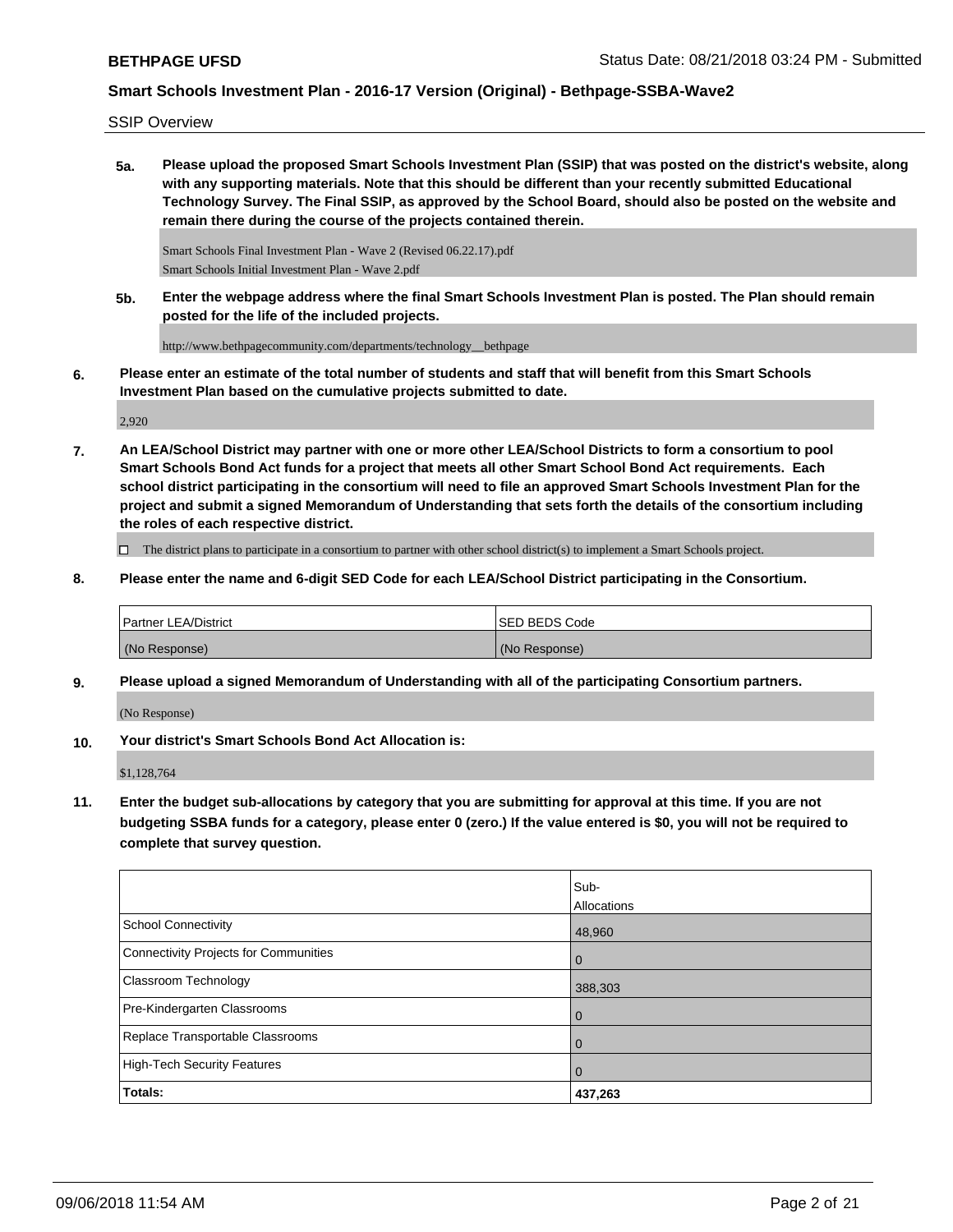School Connectivity

- **1. In order for students and faculty to receive the maximum benefit from the technology made available under the Smart Schools Bond Act, their school buildings must possess sufficient connectivity infrastructure to ensure that devices can be used during the school day. Smart Schools Investment Plans must demonstrate that:**
	- **• sufficient infrastructure that meets the Federal Communications Commission's 100 Mbps per 1,000 students standard currently exists in the buildings where new devices will be deployed, or**
	- **• is a planned use of a portion of Smart Schools Bond Act funds, or**
	- **• is under development through another funding source.**

**Smart Schools Bond Act funds used for technology infrastructure or classroom technology investments must increase the number of school buildings that meet or exceed the minimum speed standard of 100 Mbps per 1,000 students and staff within 12 months. This standard may be met on either a contracted 24/7 firm service or a "burstable" capability. If the standard is met under the burstable criteria, it must be:**

**1. Specifically codified in a service contract with a provider, and**

**2. Guaranteed to be available to all students and devices as needed, particularly during periods of high demand, such as computer-based testing (CBT) periods.**

## **Please describe how your district already meets or is planning to meet this standard within 12 months of plan submission.**

Bethpage Schools is currently a member of the Nassau BOCES Bo-TIE network. Through this network, Bo-TIE provides member school districts with Internet Access through Lightower. As of April 2017, Bethpage Schools subscriber bandwidth is 300 Mbps (WAN) with 1 Gb connection between school buildings (LAN). The Bo-TIE network also has burstability built in, which allows Bethpage Schools to request additional bandwidth, as necessary. Our current bandwidth supports 786 computers and 2,915 mobile devices that depend on our network to access the Internet and other network resources. Our current district enrollment is 2,920 students. We have acknowledged ConnectEd and the FCC's broadband goal of 100 Mbps per 1,000 students enrolled in our district and have taken the necessary measures to meet this speed standard based on our enrollment.

## **1a. If a district believes that it will be impossible to meet this standard within 12 months, it may apply for a waiver of this requirement, as described on the Smart Schools website. The waiver must be filed and approved by SED prior to submitting this survey.**

 $\Box$  By checking this box, you are certifying that the school district has an approved waiver of this requirement on file with the New York State Education Department.

## **2. Connectivity Speed Calculator (Required)**

|                         | l Number of<br>Students | Multiply by<br>100 Kbps | Divide by 1000 Current Speed<br>to Convert to<br>Required<br>Speed in Mb | lin Mb | Expected<br>Speed to be<br>Attained Within Required<br>12 Months | Expected Date<br><b>When</b><br>Speed Will be<br>Met |
|-------------------------|-------------------------|-------------------------|--------------------------------------------------------------------------|--------|------------------------------------------------------------------|------------------------------------------------------|
| <b>Calculated Speed</b> | 2.920                   | 292,000                 | 292                                                                      | 300    | 300                                                              | <b>Currently Met</b>                                 |

## **3. Describe how you intend to use Smart Schools Bond Act funds for high-speed broadband and/or wireless connectivity projects in school buildings.**

Bethpage Schools continues to provide our school community with resources that improve teaching, learning, productivity, communication, and collaboration. We continue to take advantage of the opportunities that emerging and evolving technology provides by integrating applicable tools to support teaching and learning while keeping an eye on the future. In order to maximize instructional time and optimal use of technology resources, our wireless network must be reliable and support the technology tools that connect to access curricular content, tools, and resources. We intend to use a portion of our Smart Schools Bond Act allocation to refresh the wireless-N access points with wireless-AC access points at John F. Kennedy Middle School. We will repurpose the wireless-N access points as spares to support the access points of the same frequency at our elementary schools until they are ultimately refreshed. This will continue to support Bethpage UFSD's plan to sustain our 1:1 Google Chromebook initiative in the years ahead by ensuring the prerequisite wireless access will support the mobile devices and other technology tools available for teachers and students are able to successfully connect to the network.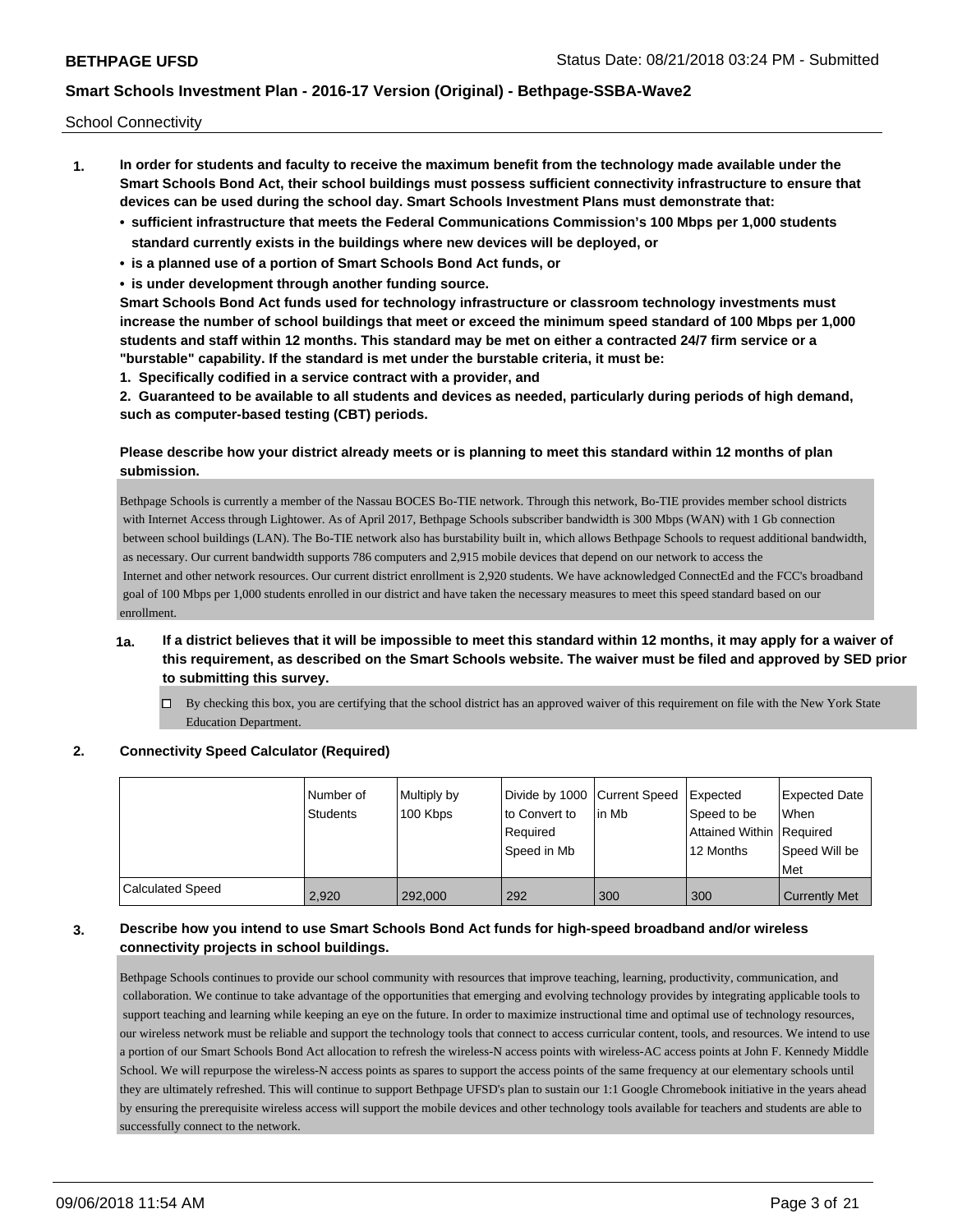School Connectivity

**4. Describe the linkage between the district's District Instructional Technology Plan and the proposed projects. (There should be a link between your response to this question and your response to Question 1 in Part E. Curriculum and Instruction "What are the district's plans to use digital connectivity and technology to improve teaching and learning?)**

In our Instructional Technology Plan Survey, Part E, Question 1; we spotlighted our 1:1 Google Chromebook initiative that provides our students in Grades 3-11 regular access to a cost-effective device to support teaching and learning. Bethpage Schools is planning on expanding our 1:1 Google Chromebook initiative to Grade 12 in the 2017-18 school year. Our proposed projects using a portion of the Smart Schools Bond Act allocated funds will assist with our vision of future success of our instructional technology program by ensuring our wireless network can support the growing number of 1:1 Google Chromebooks and the other emerging technology tools available district-wide for teachers and students that connect to our network.

**5. If the district wishes to have students and staff access the Internet from wireless devices within the school building, or in close proximity to it, it must first ensure that it has a robust Wi-Fi network in place that has sufficient bandwidth to meet user demand.**

### **Please describe how you have quantified this demand and how you plan to meet this demand.**

We currently have a Google Chromebook 1:1 initiative in Grades 3-11, where the Chromebooks in Grades 3-5 are 1:1 in school and the Chromebooks in Grades 6-11 are 1:1 in school and at home. We plan to expand our 1:1 Google Chromebook program to Grade 12 in the 2017-18 school year. Prior to Google Chromebook deployments, each of our school building's wireless networks were upgraded to ensure that our teachers and students can use these devices to support teaching and learning. As of April 2017, our wireless network supports the 2,915 Google Chromebooks and other mobile learning devices across the district.

- In our three elementary schools, wireless-N access points were installed in December 2012 and additional access points were added in March 2014 to facilitate Google Chromebook usage.
- At John F. Kennedy Middle School, wireless capability was established in July 2008. In July 2013, the entire building was upgraded to wireless-N access points. There are now access points in every classroom, gymnasium, cafeteria, auditorium, and faculty work spaces. We plan to refresh these access points to wireless-ac Wave 2 access points using a portion of our Smart Schools Bond Act allocation.
- At Bethpage High School, wireless capability was established in 2007. In 2014, wireless-AC access points were installed prior to the first wave of the 1:1 Google Chromebook usage for Grade 9 students. There are now access points in every classroom, cafeteria, and most office spaces. In 2013, Bethpage Schools joined the Nassau BOCES Bo-TIE network to obtain Internet Access from Lightower. Bo-TIE has redundancy and burstability built in to allow subscriber school districts to request additional bandwidth from Nassau BOCES, as necessary.
- **6. As indicated on Page 5 of the guidance, the Office of Facilities Planning will have to conduct a preliminary review of all capital projects, including connectivity projects.**

**Please indicate on a separate row each project number given to you by the Office of Facilities Planning.**

| <b>Project Number</b> |  |
|-----------------------|--|
| 28-05-21-03-7-999-BA2 |  |

**7. Certain high-tech security and connectivity infrastructure projects may be eligible for an expedited review process as determined by the Office of Facilities Planning.**

#### **Was your project deemed eligible for streamlined review?**

Yes

**7a. Districts that choose the Streamlined Review Process will be required to certify that they have reviewed all installations with their licensed architect or engineer of record and provide that person's name and license number. The licensed professional must review the products and proposed method of installation prior to implementation and review the work during and after completion in order to affirm that the work was codecompliant, if requested.**

I certify that I have reviewed all installations with a licensed architect or engineer of record.

**8. Include the name and license number of the architect or engineer of record.**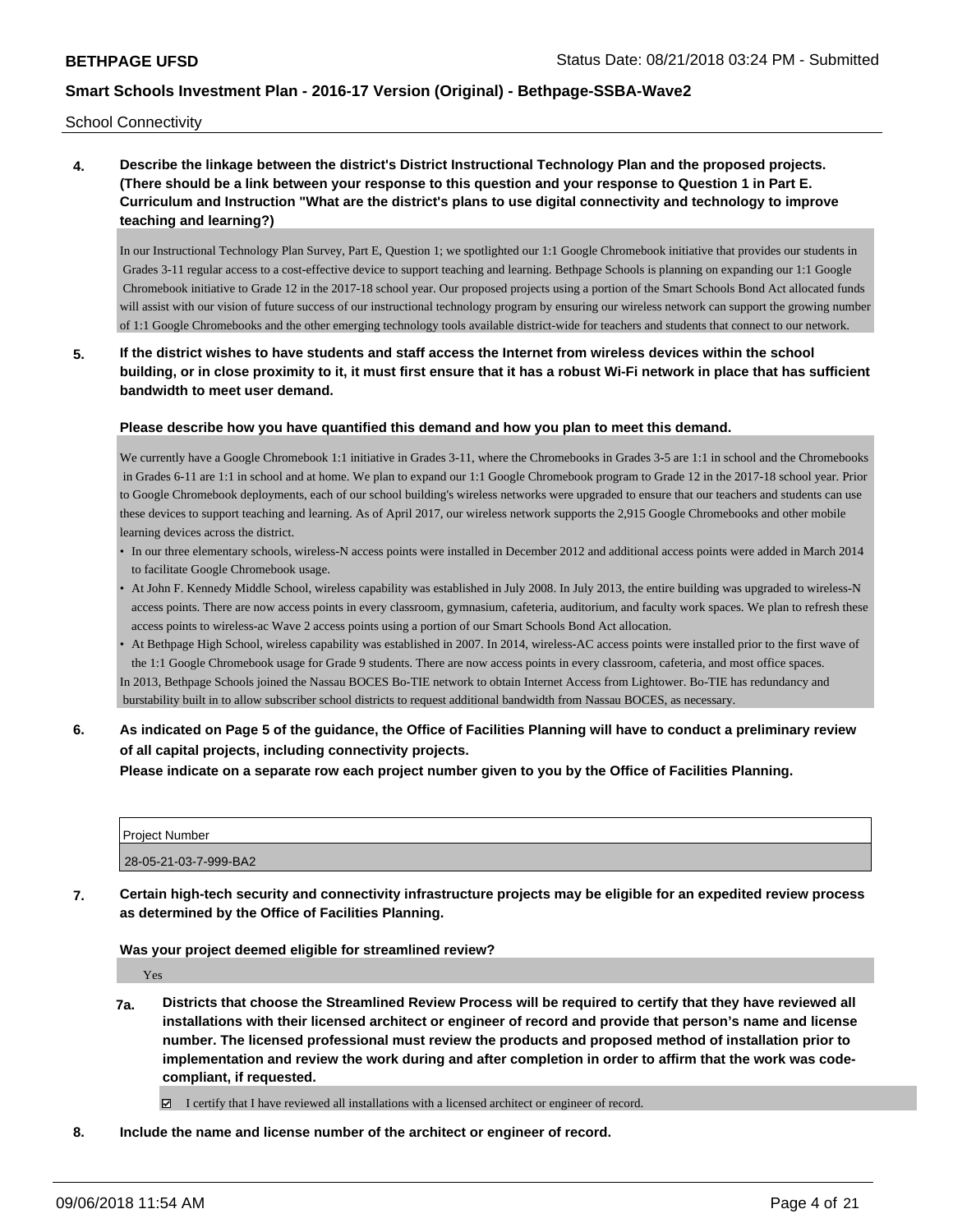School Connectivity

| Name           | License Number |
|----------------|----------------|
| John A. Grillo | 27360          |

## **9. If you are submitting an allocation for School Connectivity complete this table.**

**Note that the calculated Total at the bottom of the table must equal the Total allocation for this category that you entered in the SSIP Overview overall budget.** 

|                                            | Sub-              |
|--------------------------------------------|-------------------|
|                                            | <b>Allocation</b> |
| Network/Access Costs                       | 48,960            |
| <b>Outside Plant Costs</b>                 | (No Response)     |
| School Internal Connections and Components | (No Response)     |
| <b>Professional Services</b>               | (No Response)     |
| Testing                                    | (No Response)     |
| <b>Other Upfront Costs</b>                 | (No Response)     |
| <b>Other Costs</b>                         | (No Response)     |
| Totals:                                    | 48,960            |

**10. Please detail the type, quantity, per unit cost and total cost of the eligible items under each sub-category. This is especially important for any expenditures listed under the "Other" category. All expenditures must be eligible for tax-exempt financing to be reimbursed through the SSBA. Sufficient detail must be provided so that we can verify this is the case. If you have any questions, please contact us directly through smartschools@nysed.gov. NOTE: Wireless Access Points should be included in this category, not under Classroom Educational Technology, except those that will be loaned/purchased for nonpublic schools.**

| Select the allowable expenditure<br>type.<br>Repeat to add another item under | Item to be purchased                                   | Quantity | Cost per Item | <b>Total Cost</b> |
|-------------------------------------------------------------------------------|--------------------------------------------------------|----------|---------------|-------------------|
| each type.                                                                    |                                                        |          |               |                   |
| Network/Access Costs                                                          | Cisco 802.11 Wireless-ac Wave 2<br><b>Access Point</b> | 60       | 816           | 48.960            |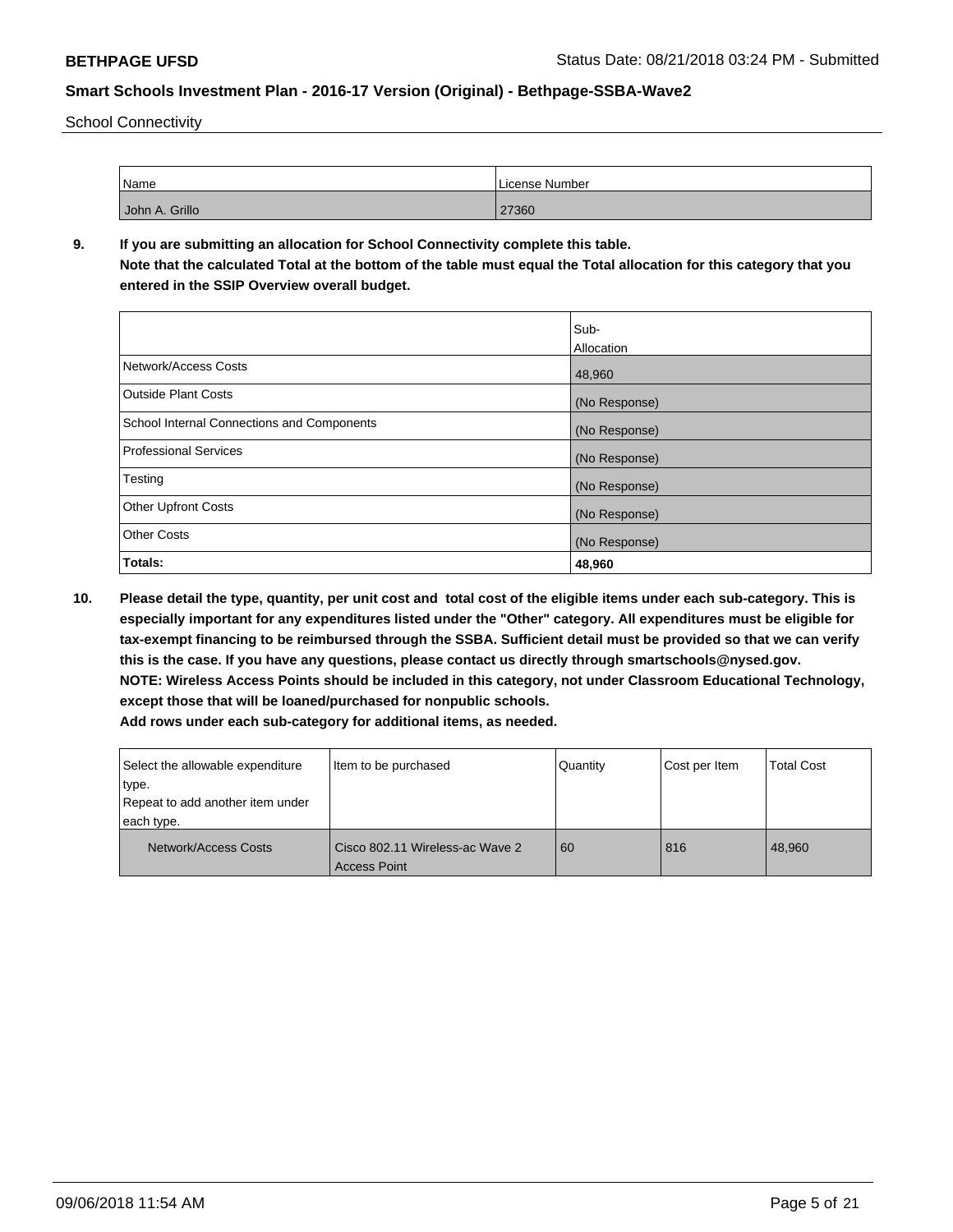Community Connectivity (Broadband and Wireless)

**1. Describe how you intend to use Smart Schools Bond Act funds for high-speed broadband and/or wireless connectivity projects in the community.**

(No Response)

**2. Please describe how the proposed project(s) will promote student achievement and increase student and/or staff access to the Internet in a manner that enhances student learning and/or instruction outside of the school day and/or school building.**

(No Response)

**3. Community connectivity projects must comply with all the necessary local building codes and regulations (building and related permits are not required prior to plan submission).**

 $\Box$  I certify that we will comply with all the necessary local building codes and regulations.

**4. Please describe the physical location of the proposed investment.**

(No Response)

**5. Please provide the initial list of partners participating in the Community Connectivity Broadband Project, along with their Federal Tax Identification (Employer Identification) number.**

| <b>Project Partners</b> | Federal ID#   |
|-------------------------|---------------|
| (No Response)           | (No Response) |

**6. If you are submitting an allocation for Community Connectivity, complete this table.**

**Note that the calculated Total at the bottom of the table must equal the Total allocation for this category that you entered in the SSIP Overview overall budget.**

|                                    | Sub-Allocation |
|------------------------------------|----------------|
| Network/Access Costs               | (No Response)  |
| Outside Plant Costs                | (No Response)  |
| <b>Tower Costs</b>                 | (No Response)  |
| <b>Customer Premises Equipment</b> | (No Response)  |
| Professional Services              | (No Response)  |
| Testing                            | (No Response)  |
| <b>Other Upfront Costs</b>         | (No Response)  |
| <b>Other Costs</b>                 | (No Response)  |
| Totals:                            | 0              |

**7. Please detail the type, quantity, per unit cost and total cost of the eligible items under each sub-category. This is especially important for any expenditures listed under the "Other" category. All expenditures must be capital-bond eligible to be reimbursed through the SSBA. If you have any questions, please contact us directly through smartschools@nysed.gov.**

| Select the allowable expenditure | Item to be purchased | Quantity      | Cost per Item | <b>Total Cost</b> |
|----------------------------------|----------------------|---------------|---------------|-------------------|
| type.                            |                      |               |               |                   |
| Repeat to add another item under |                      |               |               |                   |
| each type.                       |                      |               |               |                   |
| (No Response)                    | (No Response)        | (No Response) | (No Response) | (No Response)     |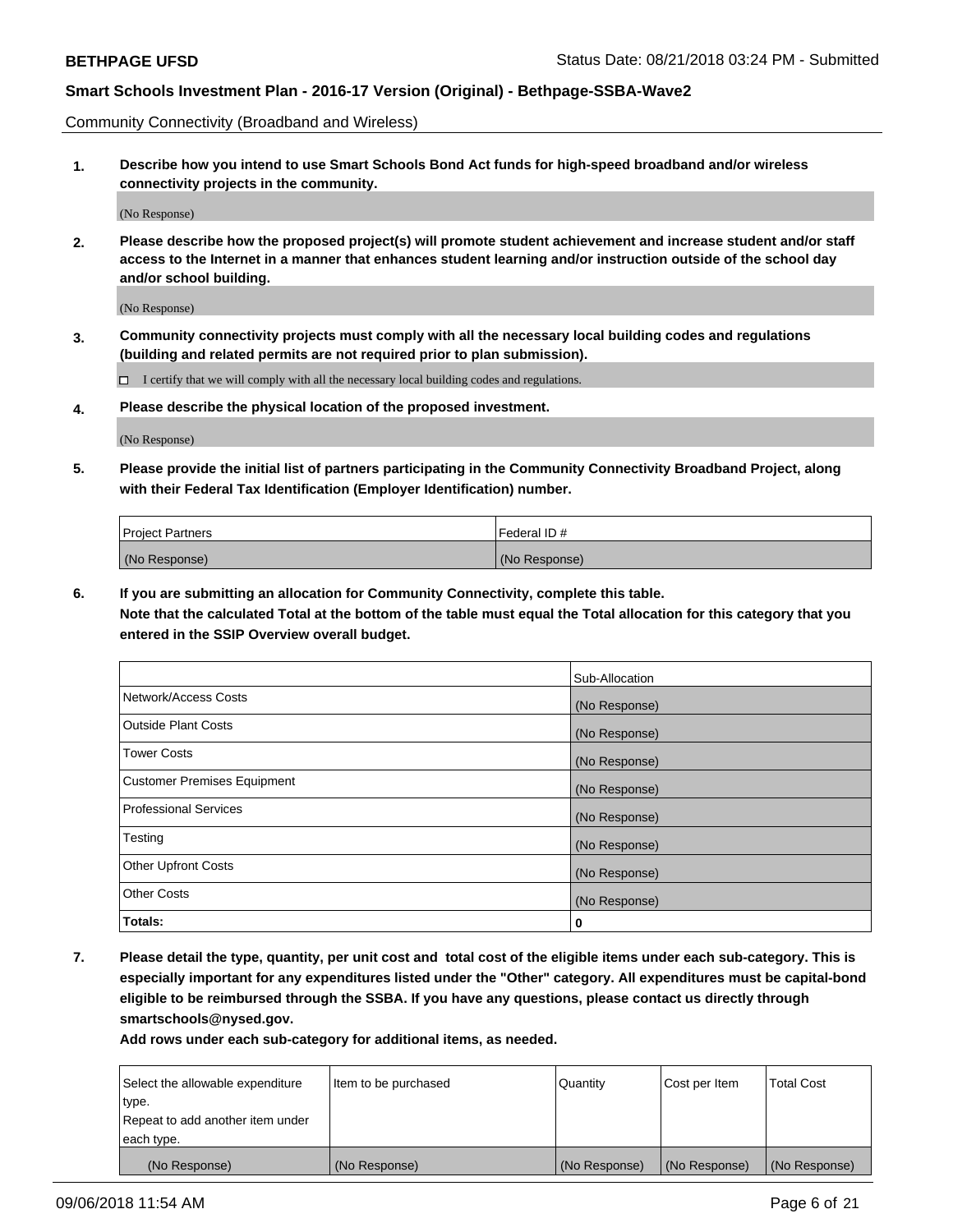## Classroom Learning Technology

**1. In order for students and faculty to receive the maximum benefit from the technology made available under the Smart Schools Bond Act, their school buildings must possess sufficient connectivity infrastructure to ensure that devices can be used during the school day. Smart Schools Investment Plans must demonstrate that sufficient infrastructure that meets the Federal Communications Commission's 100 Mbps per 1,000 students standard currently exists in the buildings where new devices will be deployed, or is a planned use of a portion of Smart Schools Bond Act funds, or is under development through another funding source. Smart Schools Bond Act funds used for technology infrastructure or classroom technology investments must increase the number of school buildings that meet or exceed the minimum speed standard of 100 Mbps per 1,000 students and staff within 12 months. This standard may be met on either a contracted 24/7 firm service or a "burstable" capability. If the standard is met under the burstable criteria, it must be:**

**1. Specifically codified in a service contract with a provider, and**

**2. Guaranteed to be available to all students and devices as needed, particularly during periods of high demand, such as computer-based testing (CBT) periods.**

**Please describe how your district already meets or is planning to meet this standard within 12 months of plan submission.**

Bethpage Schools is currently a member of the Nassau BOCES Bo-TIE network. Through this network, Bo-TIE provides member school districts with Internet Access through Lightower. As of April 2017, Bethpage Schools subscriber bandwidth is 300 Mbps (WAN) with 1 Gb connection between school buildings (LAN). The Bo-TIE network also has burstability built in, which allows Bethpage Schools to request additional bandwidth, as necessary. Our current bandwidth adequately supports 786 computers and 2,915 mobile devices that depend on our network to access the Internet and other network resources. Our current district enrollment is 2,920 students. We have acknowledged ConnectEd and the FCC's broadband goal of 100 Mbps per 1,000 students enrolled in our district and have taken the necessary measures to meet this speed standard based on our enrollment.

- **1a. If a district believes that it will be impossible to meet this standard within 12 months, it may apply for a waiver of this requirement, as described on the Smart Schools website. The waiver must be filed and approved by SED prior to submitting this survey.**
	- By checking this box, you are certifying that the school district has an approved waiver of this requirement on file with the New York State Education Department.

#### **2. Connectivity Speed Calculator (Required)**

|                  | l Number of<br><b>Students</b> | Multiply by<br>100 Kbps | Divide by 1000 Current Speed<br>to Convert to<br>Required<br>Speed in Mb | lin Mb | Expected<br>Speed to be<br>Attained Within Required<br>12 Months | <b>Expected Date</b><br>When<br>Speed Will be<br><b>Met</b> |
|------------------|--------------------------------|-------------------------|--------------------------------------------------------------------------|--------|------------------------------------------------------------------|-------------------------------------------------------------|
| Calculated Speed | 2,920                          | 292,000                 | 292                                                                      | 300    | 300                                                              | <b>Currently Met</b>                                        |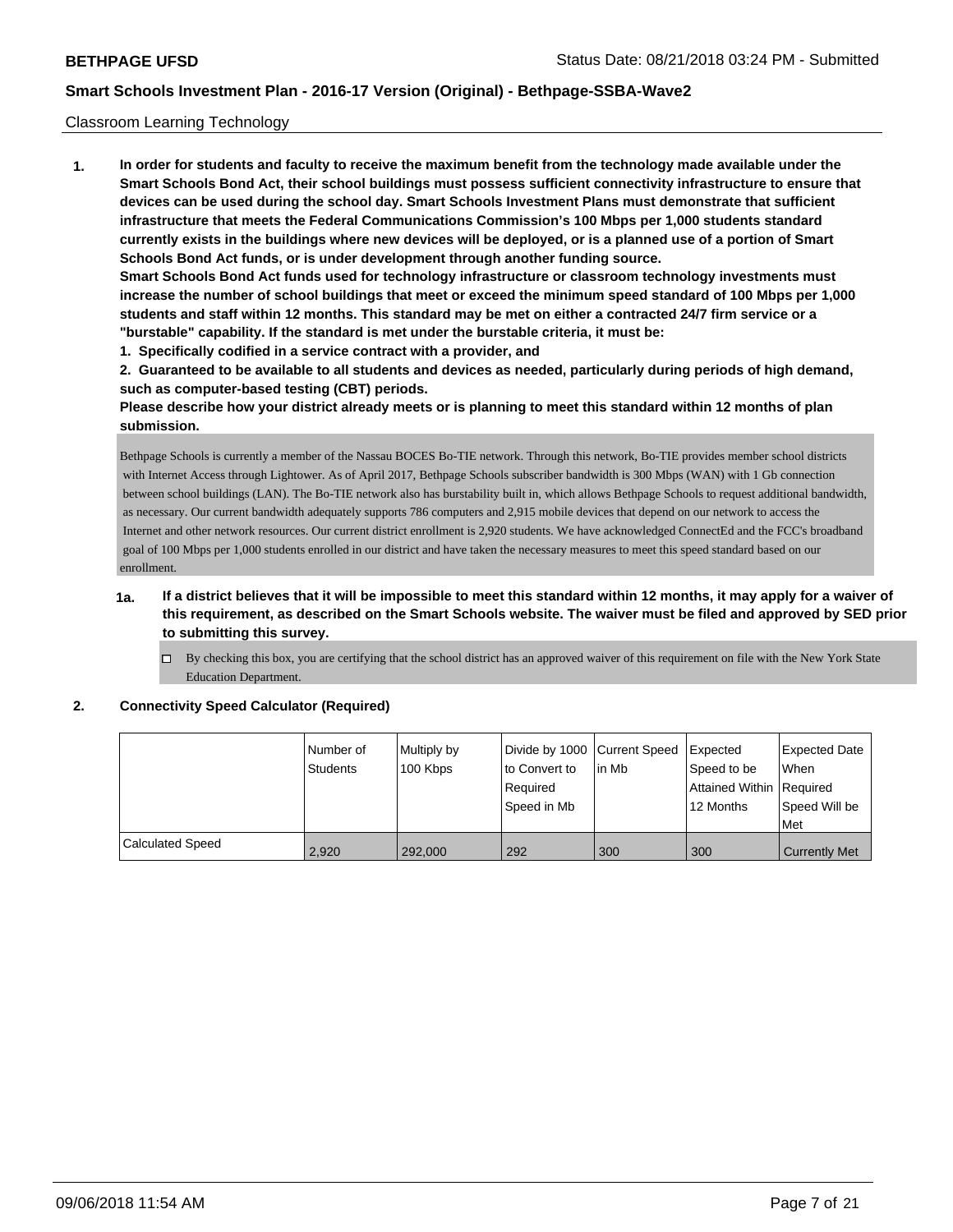### Classroom Learning Technology

**3. If the district wishes to have students and staff access the Internet from wireless devices within the school building, or in close proximity to it, it must first ensure that it has a robust Wi-Fi network in place that has sufficient bandwidth to meet user demand.**

**Please describe how you have quantified this demand and how you plan to meet this demand.**

We currently have a Google Chromebook 1:1 initiative in Grades 3-11, where the Chromebooks in Grades 3-5 are 1:1 in school and the Chromebooks in Grades 6-11 are 1:1 in school and at home. We plan to expand our 1:1 Google Chromebook program to Grade 12 in the 2017-18 school year. Prior to Google Chromebook deployments, each of our school building's wireless networks were upgraded to ensure that our teachers and students can use these devices to support teaching and learning. As of April 2017, our wireless network adequately supports the 2,915 Google Chromebooks and other mobile learning devices across the district.

- In our three elementary schools, wireless-N access points were installed in December 2012 and additional access points were added in March 2014 to facilitate Google Chromebook usage.
- At John F. Kennedy Middle School, wireless capability was established in July 2008. In July 2013, the entire building was upgraded to wireless-N access points. There are now access points in every classroom, gymnasium, cafeteria, auditorium, and faculty work spaces. We plan to refresh these access points to wireless-ac Wave 2 access points using a portion of our Smart Schools Bond Act allocation.
- At Bethpage High School, wireless capability was established in 2007. In 2014, wireless-AC access points were installed prior to the first wave of the 1:1 Google Chromebook usage for Grade 9 students. There are now access points in every classroom, cafeteria, and most office spaces. In 2013, Bethpage Schools joined the Nassau BOCES Bo-TIE network to obtain Internet Access from Lightower. Bo-TIE has redundancy and burstability built in to allow subscriber school districts to request additional bandwidth from Nassau BOCES, as necessary.
- **4. All New York State public school districts are required to complete and submit an Instructional Technology Plan survey to the New York State Education Department in compliance with Section 753 of the Education Law and per Part 100.12 of the Commissioner's Regulations.**

**Districts that include educational technology purchases as part of their Smart Schools Investment Plan must have a submitted and approved Instructional Technology Plan survey on file with the New York State Education Department.**

By checking this box, you are certifying that the school district has an approved Instructional Technology Plan survey on file with the New York State Education Department.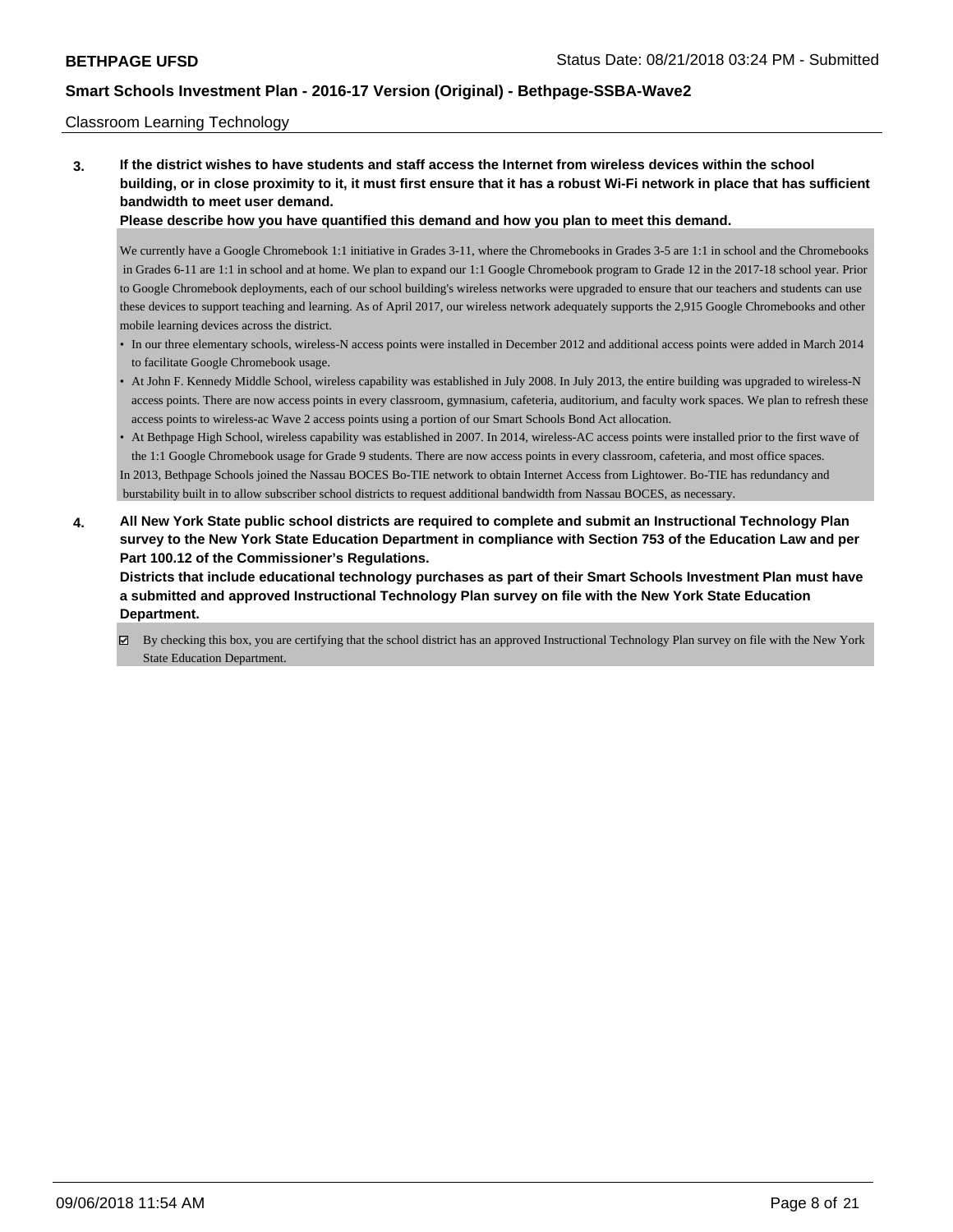Classroom Learning Technology

# **5. Describe the devices you intend to purchase and their compatibility with existing or planned platforms or systems. Specifically address the adequacy of each facility's electrical, HVAC and other infrastructure necessary to install and support the operation of the planned technology.**

| <b>Device</b>                      | <b>Make/Model</b>                                               | Quantity | <b>Compatability with</b><br><b>Existing/Planned Platforms</b><br><b>Systems</b>                                                                                                                                                                                                                                                                                                                                                                                                                                                                                                                                                                                       |  |
|------------------------------------|-----------------------------------------------------------------|----------|------------------------------------------------------------------------------------------------------------------------------------------------------------------------------------------------------------------------------------------------------------------------------------------------------------------------------------------------------------------------------------------------------------------------------------------------------------------------------------------------------------------------------------------------------------------------------------------------------------------------------------------------------------------------|--|
| Computer                           | Dell Optiplex 3040 Small Form<br><b>Factor Computer</b>         | 100      | The Dell Optiplex 3040 is a<br>computer workstation. We plan to<br>use these workstations to continue<br>with our annual refresh plan to<br>upgrade the oldest computer<br>workstations (Dell<br>Optiplex 380) across the district.<br>Bethpage Schools has existing Dell<br>Optiplex workstations (Models:<br>755, 760, 380, 390, 990, 9010,<br>3010, 3020) that have met our<br>instructional and administrative<br>needs. Since these computer<br>workstations are one-for-one<br>upgrades, we will be using the<br>existing outlets to supply power to<br>these workstations. We plan to use<br>existing flat screen monitors with<br>these computer workstations. |  |
| Interactive Whiteboard             | SMART Board 65" 6265 V2 Series<br><b>Flat Interactive Panel</b> | 6        | The SMART Board 65" 6265 V2<br>Series Flat Interactive Panel is an<br>interactive whiteboard. We plan to<br>furnish these interactive<br>whiteboards in our new STEM Lab<br>classrooms at each of our<br>elementary schools. One will be<br>wall mounted in the front of the<br>classroom while the other will be<br>installed on a portable mount that<br>will lend itself for small group<br>instruction. We have existing<br>SMART Boards (600 series, 800<br>series, and 6065 Flat Panel) in our<br>classrooms across the district and<br>this model will remain compatible<br>with existing and new Dell<br>computer workstations and<br>Eiki brand projectors.   |  |
| Tablet<br>iPad WiFi 32GB (10-pack) |                                                                 | 10       | The iPad is a tablet that is equipped<br>with 32 GB storage, which will be<br>sufficient to run various<br>applications from Apple's App<br>Store to support STEM instruction.<br>Specifically, these iPads will be<br>used in conjunction with the Lego<br>Education WeDo 2.0 Core Set to                                                                                                                                                                                                                                                                                                                                                                             |  |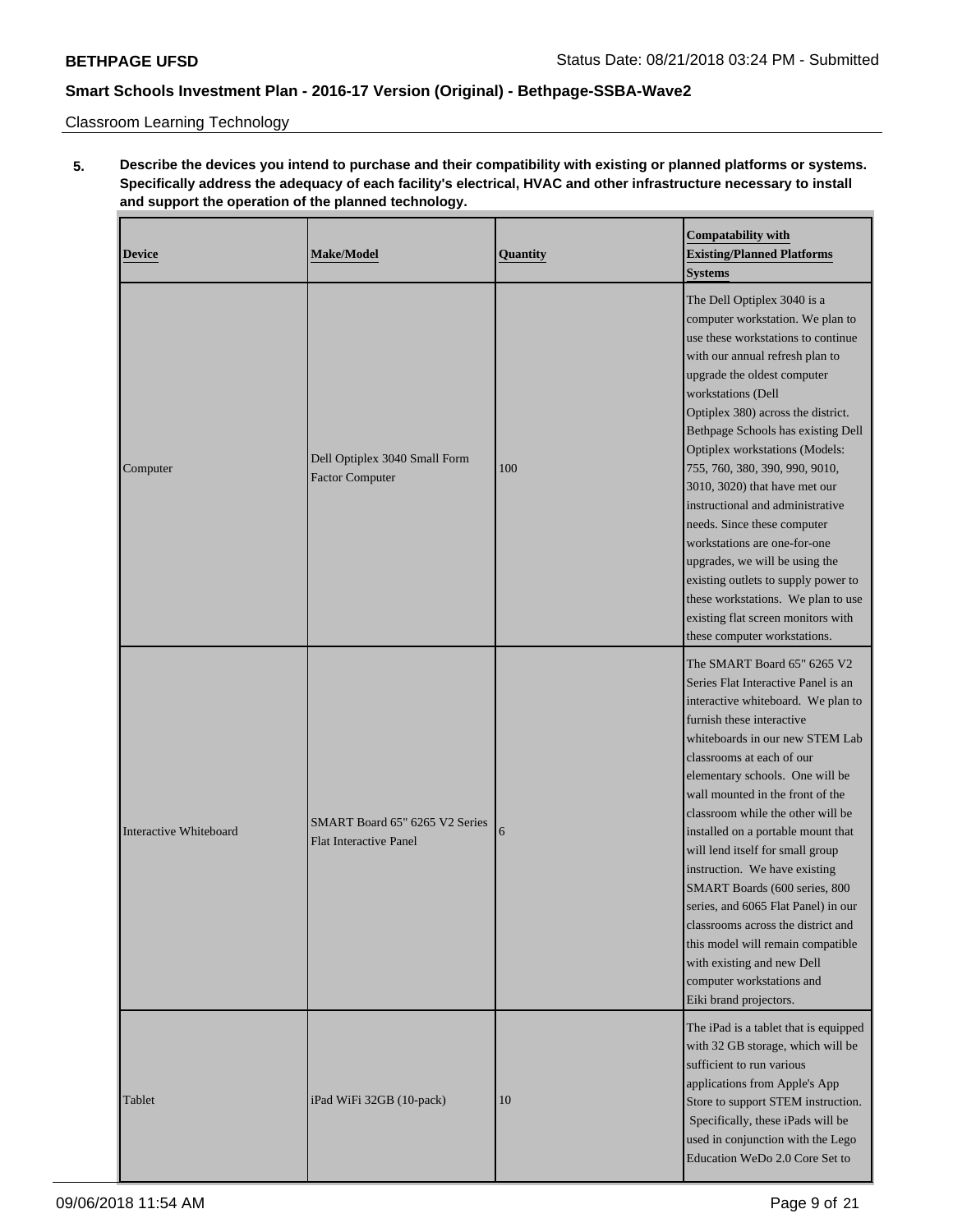Classroom Learning Technology

|                          |                                                   |     | program and control the various<br>builds capable from this set. They<br>will be charged and stored using the<br>Spectrum InTouch32 Secure Tablet<br>Locker.                                                                                                                                                                                                                                                                                                                                                                                                                   |
|--------------------------|---------------------------------------------------|-----|--------------------------------------------------------------------------------------------------------------------------------------------------------------------------------------------------------------------------------------------------------------------------------------------------------------------------------------------------------------------------------------------------------------------------------------------------------------------------------------------------------------------------------------------------------------------------------|
| Storage/Charging Cabinet | Spectrum InTouch32 Secure Tablet<br>Locker        | 3   | The Spectrum InTouch32 Secure<br>Tablet Locker reflects a charging<br>cabinet that we plan to use in our<br>elementary STEM Lab Classrooms<br>to secure and charge our iPad<br>tablets. We are currently using this<br>same make/model cabinets in our<br>Grades 3-5 classrooms to safely<br>secure and charge our 1:1 Google<br>Chromebooks.                                                                                                                                                                                                                                  |
| Robotics Kit             | Lego Education WeDo 2.0 Core Set<br>Robotics      | 100 | The Lego Education WeDo 2.0<br>Core Set Robotics is a robotics kit.<br>Each kit includes various guided<br>projects and open projects, designed<br>to allow students to explore, create,<br>and share their findings.<br>The activities and builds from this<br>kit are brick-based with motorized<br>components. They are controlled<br>via built-in Bluetooth to wireless<br>connect to the application<br>downloaded on the iPad. We<br>currently have 24 of these kits in the<br>district that are being used to<br>support STEM instruction in our<br>elementary schools. |
| Other                    | Digital STARLAB Portable<br>Planetarium           | 3   | The Digital STARLAB is a portable<br>planetarium that will allow our<br>students to expand their study of<br>astronomy or dig deeper into our<br>Earth's center to study its layers.<br>The kit is comprised of a 1200<br>pixel projector, custom fish-eye<br>lens, laptop, projector case, HDMI<br>connection cables and accessories,<br>speakers, and software for the<br>Starry Night and the Layered Earth.<br>This will be a central piece of<br>technology used in our elementary<br><b>STEM Lab classrooms.</b>                                                         |
| Computer & Monitor       | iMac 21.5" Intel Core i5 8GB<br>LPDDR3 SDRAM 1 TB |     | The iMac 21.5" Intel Core i5 8 GB<br>LPDDR3 SDRAM 1 TB is a<br>computer workstation. We plan to<br>use these workstations to continue<br>with our annual refresh plan to<br>upgrade the oldest iMacs in our<br>Bethpage High School MacLab,                                                                                                                                                                                                                                                                                                                                    |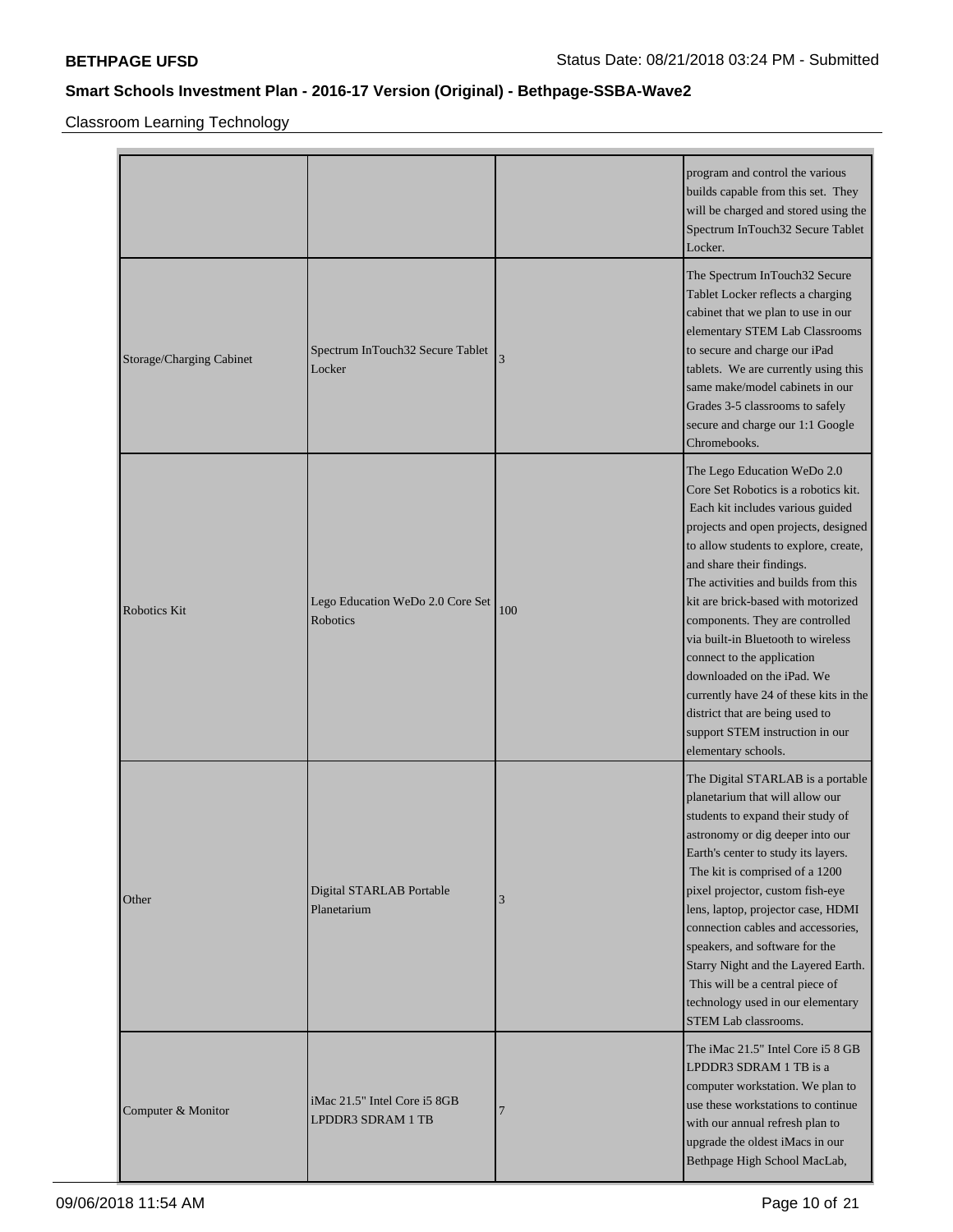Classroom Learning Technology

|        |                                                        |     | which have storage and operating<br>system limitations (1 GB and OSx<br>10.6 Snow Leopard) that prevent us<br>from addressing current software<br>needs. Bethpage Schools has<br>existing iMacs that have met our<br>instructional needs. Since these<br>computer workstations are one-for-<br>one upgrades, we will be using the<br>existing outlets to supply power to<br>these workstations.                                                                                                                                                                                                                                                                                                                                                                                                                                                                                                                                                                                                                                                                                                                |
|--------|--------------------------------------------------------|-----|----------------------------------------------------------------------------------------------------------------------------------------------------------------------------------------------------------------------------------------------------------------------------------------------------------------------------------------------------------------------------------------------------------------------------------------------------------------------------------------------------------------------------------------------------------------------------------------------------------------------------------------------------------------------------------------------------------------------------------------------------------------------------------------------------------------------------------------------------------------------------------------------------------------------------------------------------------------------------------------------------------------------------------------------------------------------------------------------------------------|
| Laptop | <b>ACER Chromebook C740-C4PE</b><br>11.6" 4GB/16GB SSD | 300 | The ACER Chromebook is a cost<br>effective laptop that de-emphasizes<br>hardware and rather leverages<br>cloud-based storage and web-based<br>tools to support student learning.<br>The devices are equipped with 4<br>GB RAM and 16 GB storage,<br>sufficient to run Google Chrome<br>applications and extensions. Since<br>most files are saved to Google<br>Drive, there is no need for the<br>ACER Chromebooks to have large<br>storage capacities. They are<br>"instant-on" and helps to maximize<br>limited instructional time. The<br><b>ACER Chromebooks also have</b><br>built-in wireless 802.11 a/b/g/n in<br>order to connect to our wireless<br>network. We plan to use these<br>ACER Chromebooks to refresh any<br>Chromebook devices that are<br>obsolete, broken, or too costly to<br>repair. Bethpage Schools has<br>existing 2,765 Google<br>Chromebooks (Models: Samsung<br>550, 303, 503, 500; ACER C740)<br>that are issued to students as 1:1<br>devices in Grades 3-11. Since these<br>Chromebooks are 1:1 devices, the<br>students will be charging the<br>devices at home each night. |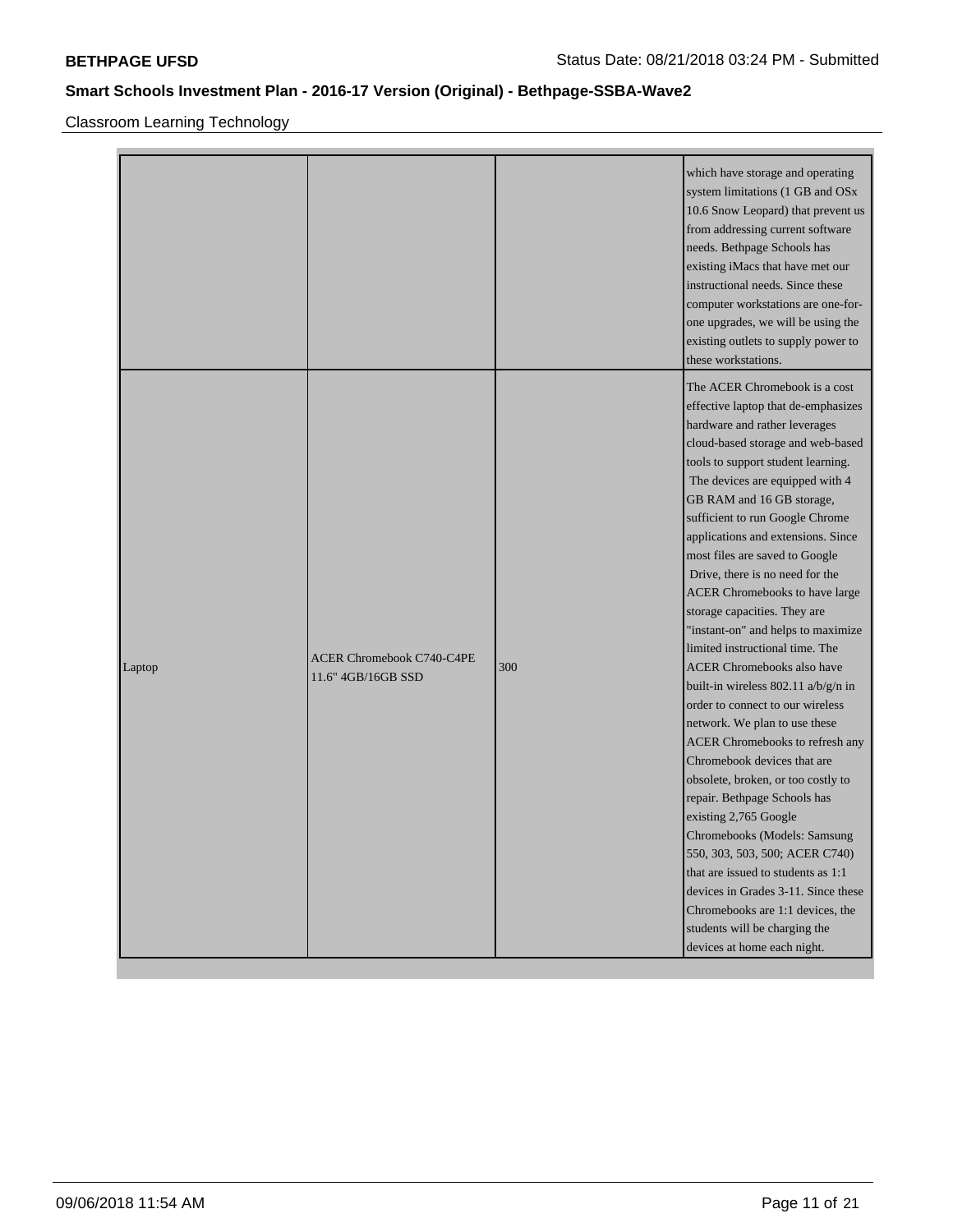### Classroom Learning Technology

- **6. Describe how the proposed technology purchases will:**
	- **> enhance differentiated instruction;**
	- **> expand student learning inside and outside the classroom;**
	- **> benefit students with disabilities and English language learners; and**
	- **> contribute to the reduction of other learning gaps that have been identified within the district.**

**The expectation is that districts will place a priority on addressing the needs of students who struggle to succeed in a rigorous curriculum. Responses in this section should specifically address this concern and align with the district's Instructional Technology Plan (in particular Question 2 of E. Curriculum and Instruction: "Does the district's instructional technology plan address the needs of students with disabilities to ensure equitable access to instruction, materials and assessments?" and Question 3 of the same section: "Does the district's instructional technology plan address the provision of assistive technology specifically for students with disabilities to ensure access to and participation in the general curriculum?"**

In our Instructional Technology Plan, Part E, Questions 2 & 3; we spotlighted how our plan provides all students and staff with access to instructional technology tools to improve student learning, including access to assistive technology for students identified by their individualized education plans (IEP). Technology plans are developed for each student that requires assistive technology tools via the Committee on Special Education (CSE) process that takes place throughout the school year.

Our proposed technology acquisitions will enhance differentiated instruction by allowing our students to utilize a variety of third-party instructional programs that include adaptive technologies to allow students to work at their individual and personalized instructional level. One such application is Achieve 3000, which utilizes an individual student's baseline Lexile score to deliver non-fiction articles at the specific Lexile level of each student without changing the content.

The ACER Chromebooks are a cost-effective device that allows student learning to be expanded inside and outside of the classroom. The devices are instant-on and requires little maintenance, lending itself to allow teachers with maximizing instructional time. The ACER Chromebooks provide our students and teachers access to files and applications in school and at home and increased opportunities for collaboration using G-Suite's (Google Apps for Education) tools. Our current Chromebook 1:1 initiative provides each student in Grades 3-11 a device to use to support teaching and learning (Grades 3-5 students have Chromebooks to use in-school and Grades 6-11 students have Chromebooks to use in-school and out-of-school). We plan to expand this program to include Grade 12 in the 2017-18 school year. Staff and students are also provided the ability to connect via remote access to their Bethpage Windows desktop, which allows our users to access additional computing resources offered by Bethpage Schools, leveraging these non-Windows devices with low cost of ownership to access Windows applications and home drives and other shared drives.

The technology acquisitions will benefit students with disabilities and English language learners (ELL's) as this type of technology is extremely helpful in the learning process for these students and other groups of at-risk students to reduce any of the learning gaps as identified by our district. Our proposed technology acquisitions will also contribute to our efforts to reduce other learning gaps that are identified by our district with the increased capacity to provide individualized and personalized instruction through our third-party software vendors and our ability to provide improved and real world applications and materials, and increased access to information.

During our school's budget vote in 2016, our community approved the use of capital funds to construct STEM lab classrooms at Central Boulevard Elementary School, Charles Campagne Elementary School, and Kramer Lane Elementary School. These will be state-of-the-art classrooms with high-ceilings, running water, ample storage space, and access to instructional technology tools to conduct STEM instruction with each classroom getting access to the space for a full week at least three times a year. All students, including those with disabilities and English Language Learners will participate in STEM instruction. With this new space, we hope to instill an interest in STEM and STEM-related fields to our students from an early age.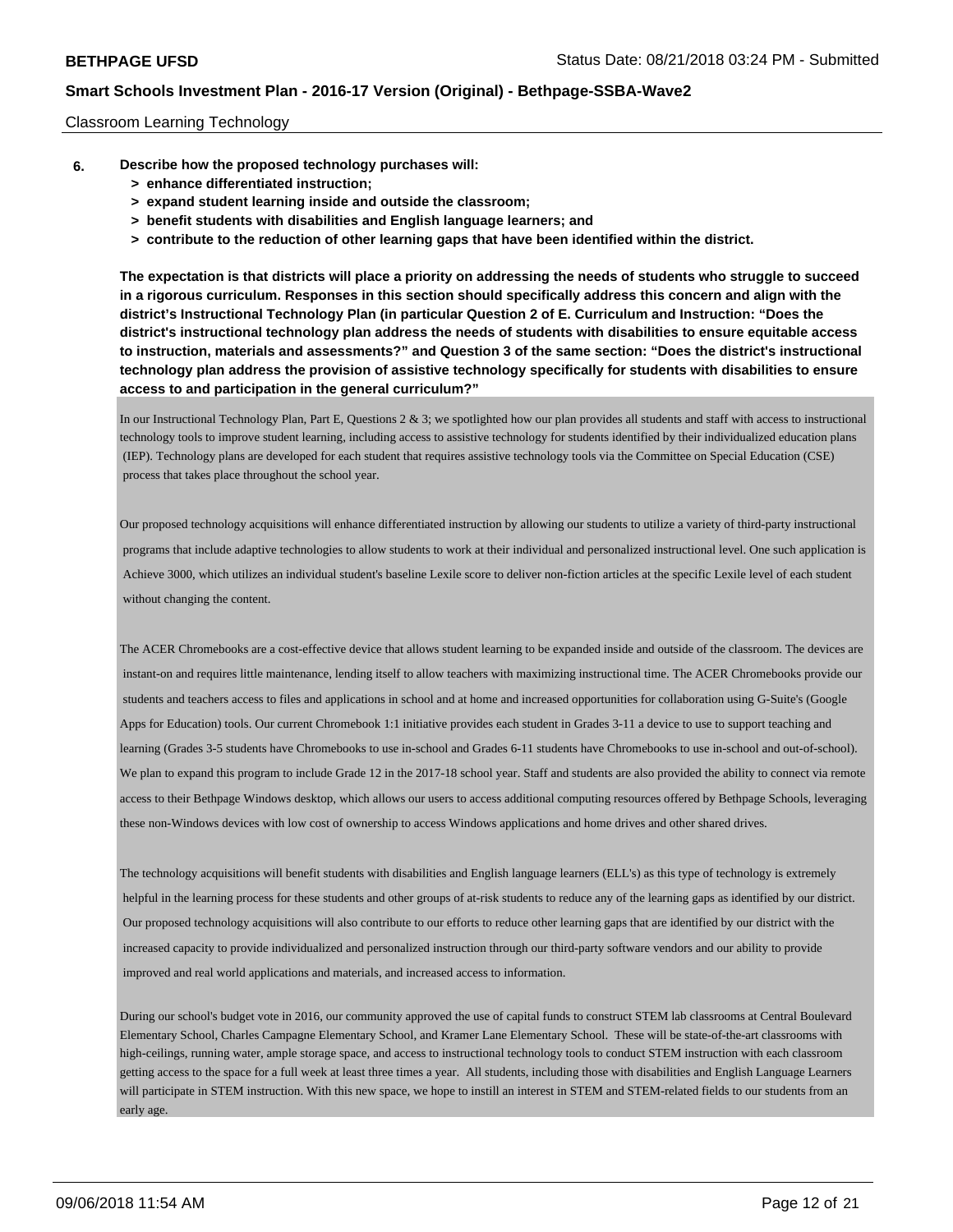## Classroom Learning Technology

## **7. Where appropriate, describe how the proposed technology purchases will enhance ongoing communication with parents and other stakeholders and help the district facilitate technology-based regional partnerships, including distance learning and other efforts.**

The ACER Chromebooks will allow us to expand our 1:1 program to include our Grade 12 students (as of April 2017, Grades 3-11 have 1:1 Chromebook devices) . These devices allow students and teachers to collaborate and communicate using G-Suite's (Google Apps for Education) tools and provide a vehicle for learning continuum outside of the classroom and increase home access to technology in an effort to attack the "digital divide". Students are creating more digital content and publishing to a greater audience. Staff and students are also provided the ability to connect via remote access to their Bethpage Windows desktop. This allows us to further expand the computing resources of Bethpage Schools, leveraging these non-Windows devices with low total cost of ownership to access Windows applications and access to home drives and other shared drives. Bethpage Schools is fortunate to be located in close proximity to many corporate partners and community leaders. Some of these partners include Altice (formerly, Cablevision), Composite Prototype Center, and Hofstra University, who have mentored our students, visited and spoken to classes about colleges/careers, delivered cutting-edge technologies, and assisted us with planning for the future. We plan to maintain these important community-based partnerships moving forward.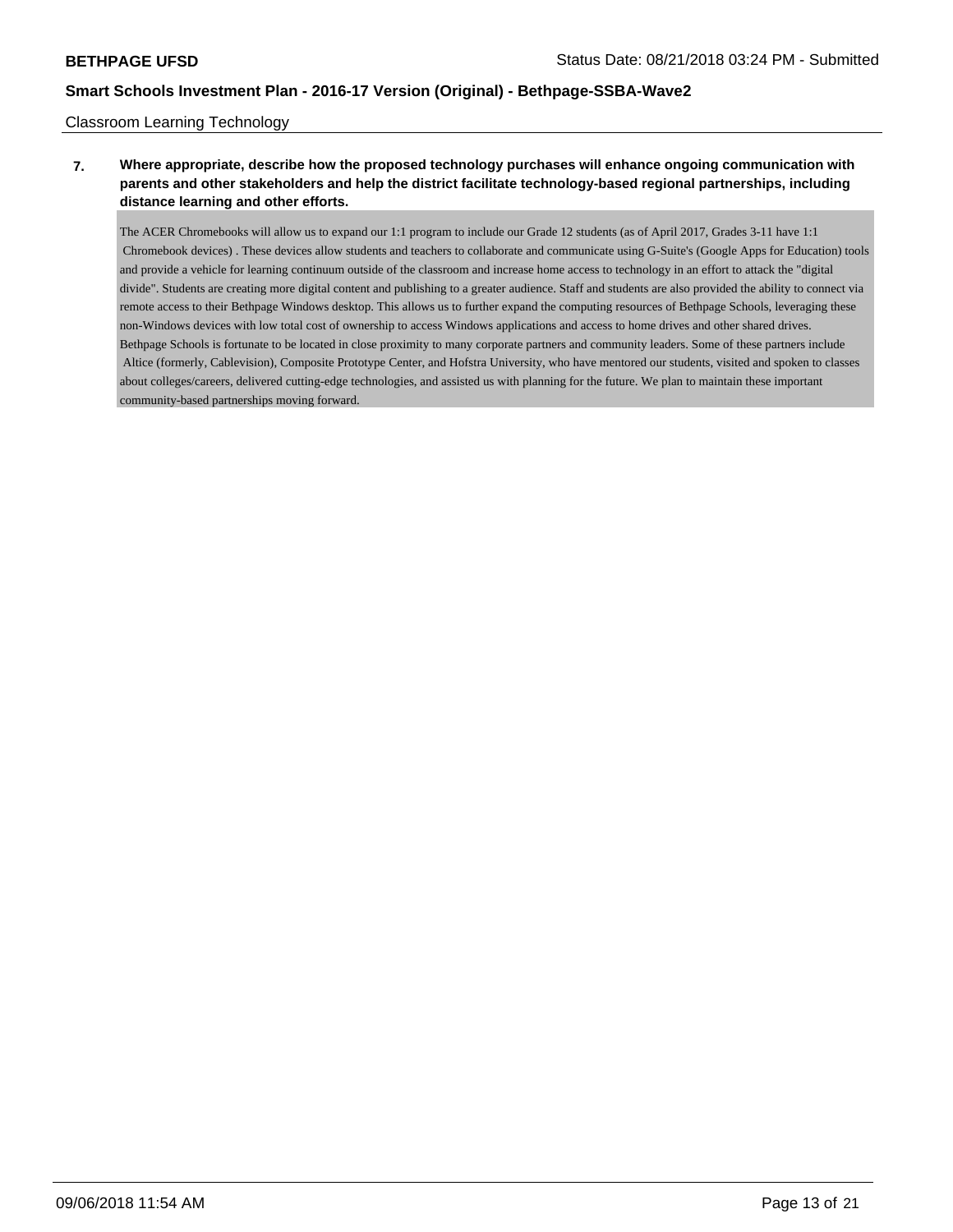### Classroom Learning Technology

**8. Describe the district's plan to provide professional development to ensure that administrators, teachers and staff can employ the technology purchased to enhance instruction successfully.**

**Note: This response should be aligned and expanded upon in accordance with your district's response to Question 1 of F. Professional Development of your Instructional Technology Plan: "Please provide a summary of professional development offered to teachers and staff, for the time period covered by this plan, to support technology to enhance teaching and learning. Please include topics, audience and method of delivery within your summary."**

In our Instructional Technology Plan Survey, Part F, Question 1; we spotlighted our Professional Development Academy and partnerships with the InterCounty Teacher Center and the Nassau BOCES Model Schools Program to emphasize and support the ways in which instructional technology can be used to enhance a standards-based curriculum. We will utilize our Director of Technology, who will conduct ongoing workshops.We plan to continue to our partnerships with the aforementioned and continue to develop our own in-service course offerings and make training available to all staff members on a push-in basis.

Bethpage Schools will make use of Teacher Conference Days, develop in-service courses, and a summer training academy to ensure that staff

 members can successfully integrate instructional technology tools and discuss best practices and integration techniques to support 21st Century teaching and learning. We are also piloting with blended professional development courses, that will require participants to attend a portion of the

professional development in-person and the other portion virtually via Google Hangout. We hope that this will allow us to further expand our course

catalog and provide staff members additional flexibility in order to participate in professional development outside of their standard work day and

outside of the school building. The courses and workshops will be for topics such as:

- Elementary STEM & Robotics
- Flipping the Classroom
- Google Applications & Extensions
- Google Classroom
- Google Docs
- Google Drive
- Google Level 1 Fundamentals Training & Certification
- Google Level 2 Advanced Training & Certification
- Google Slides
- SMART Board
- SMART Table
- Using Achieve 3000 (Online Literacy Program) to Support Reading Instruction
- Using Engrade (Learning Management System) to Deliver Instruction
- Using Movenote to Create Presentations
- Using Screencastify to Create Screencasts
- Using Technology for Formative Assessments
- Using Think Central (Online Math Support Program) to Support Math Instruction

We utilize My Learning Plan to track teacher professional development hours and provide our teachers with a catalog of professional development offerings, whether they are developed and delivered by our staff, Nassau BOCES, or one of our other approved providers.

- **9. Districts must contact the SUNY/CUNY teacher preparation program that supplies the largest number of the district's new teachers to request advice on innovative uses and best practices at the intersection of pedagogy and educational technology.**
	- $\boxtimes$  By checking this box, you certify that you have contacted the SUNY/CUNY teacher preparation program that supplies the largest number of your new teachers to request advice on these issues.

#### **9a. Please enter the name of the SUNY or CUNY Institution that you contacted.**

SUNY Stonybrook

#### **9b. Enter the primary Institution phone number.**

631-632-7050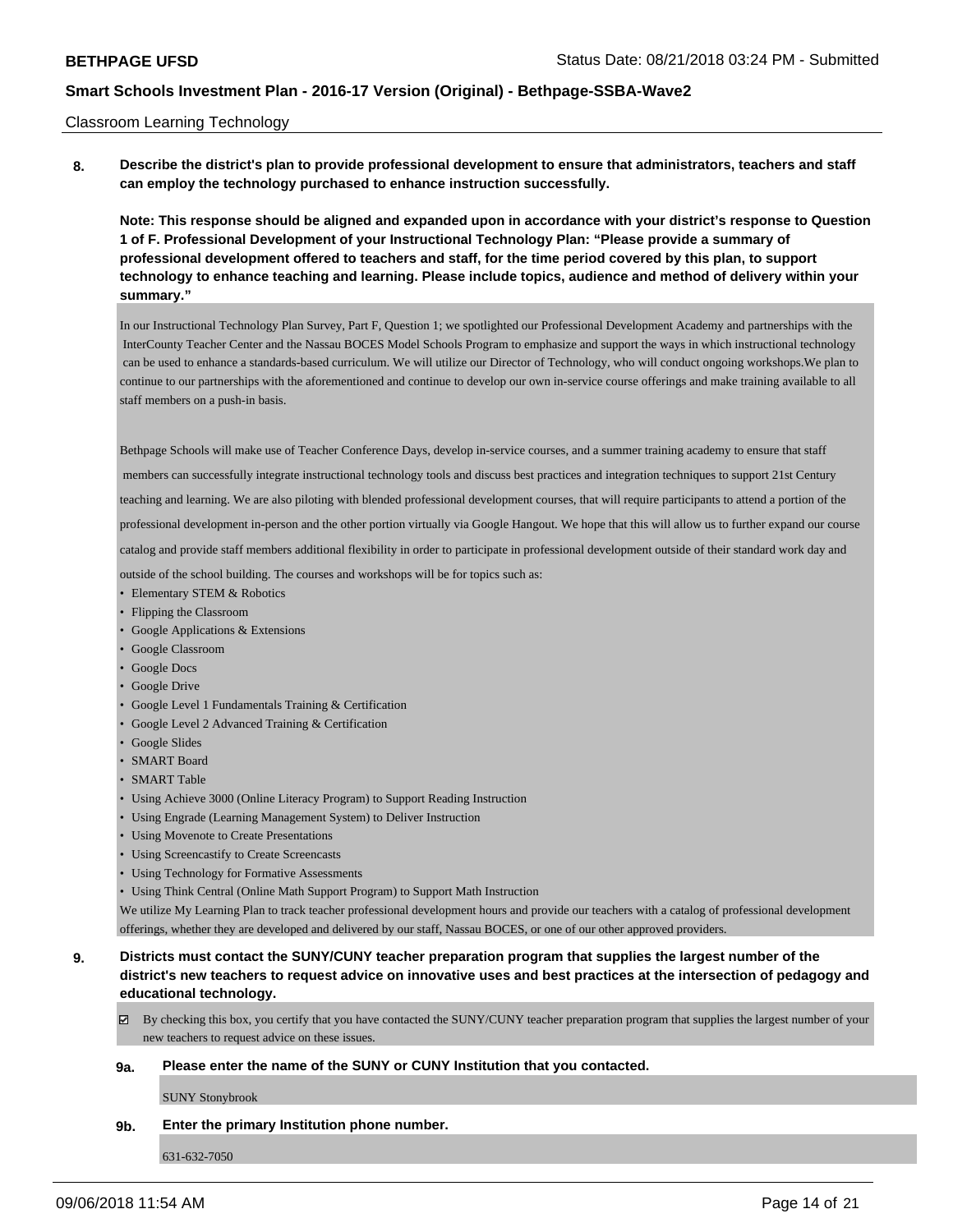Classroom Learning Technology

**9c. Enter the name of the contact person with whom you consulted and/or will be collaborating with on innovative uses of technology and best practices.**

Dr. Ken Lindblom

**10. A district whose Smart Schools Investment Plan proposes the purchase of technology devices and other hardware must account for nonpublic schools in the district.**

### **Are there nonpublic schools within your school district?**

Yes

 $\boxtimes$  No

**11. Nonpublic Classroom Technology Loan Calculator**

**The Smart Schools Bond Act provides that any Classroom Learning Technology purchases made using Smart Schools funds shall be lent, upon request, to nonpublic schools in the district. However, no school district shall be required to loan technology in amounts greater than the total obtained and spent on technology pursuant to the Smart Schools Bond Act and the value of such loan may not exceed the total of \$250 multiplied by the nonpublic school enrollment in the base year at the time of enactment.**

**See:**

**http://www.p12.nysed.gov/mgtserv/smart\_schools/docs/Smart\_Schools\_Bond\_Act\_Guidance\_04.27.15\_Final.pdf.**

|                                       | 1. Classroom<br>Technology<br>Sub-allocation | 2. Public<br>Enrollment<br>(2014-15) | 3. Nonpublic<br>Enrollment<br>(2014-15) | 14. Sum of<br>Public and<br>l Nonpublic<br>Enrollment | l 5. Total Per<br>Pupil Sub-<br>allocation | 6. Total<br>Nonpublic Loan  <br>Amount                                                        |
|---------------------------------------|----------------------------------------------|--------------------------------------|-----------------------------------------|-------------------------------------------------------|--------------------------------------------|-----------------------------------------------------------------------------------------------|
| Calculated Nonpublic Loan<br>l Amount |                                              |                                      |                                         |                                                       |                                            | (No Response)   (No Response)   (No Response)   (No Response)   (No Response)   (No Response) |

**12. To ensure the sustainability of technology purchases made with Smart Schools funds, districts must demonstrate a long-term plan to maintain and replace technology purchases supported by Smart Schools Bond Act funds. This sustainability plan shall demonstrate a district's capacity to support recurring costs of use that are ineligible for Smart Schools Bond Act funding such as device maintenance, technical support, Internet and wireless fees, maintenance of hotspots, staff professional development, building maintenance and the replacement of incidental items. Further, such a sustainability plan shall include a long-term plan for the replacement of purchased devices and equipment at the end of their useful life with other funding sources.**

By checking this box, you certify that the district has a sustainability plan as described above.

**13. Districts must ensure that devices purchased with Smart Schools Bond funds will be distributed, prepared for use, maintained and supported appropriately. Districts must maintain detailed device inventories in accordance with generally accepted accounting principles.**

By checking this box, you certify that the district has a distribution and inventory management plan and system in place.

**14. If you are submitting an allocation for Classroom Learning Technology complete this table. Note that the calculated Total at the bottom of the table must equal the Total allocation for this category that you**

**entered in the SSIP Overview overall budget.**

|                          | Sub-Allocation |
|--------------------------|----------------|
| Interactive Whiteboards  | 28,851         |
| Computer Servers         | $\overline{0}$ |
| <b>Desktop Computers</b> | 69,843         |
| <b>Laptop Computers</b>  | 79,200         |
| <b>Tablet Computers</b>  | 29,400         |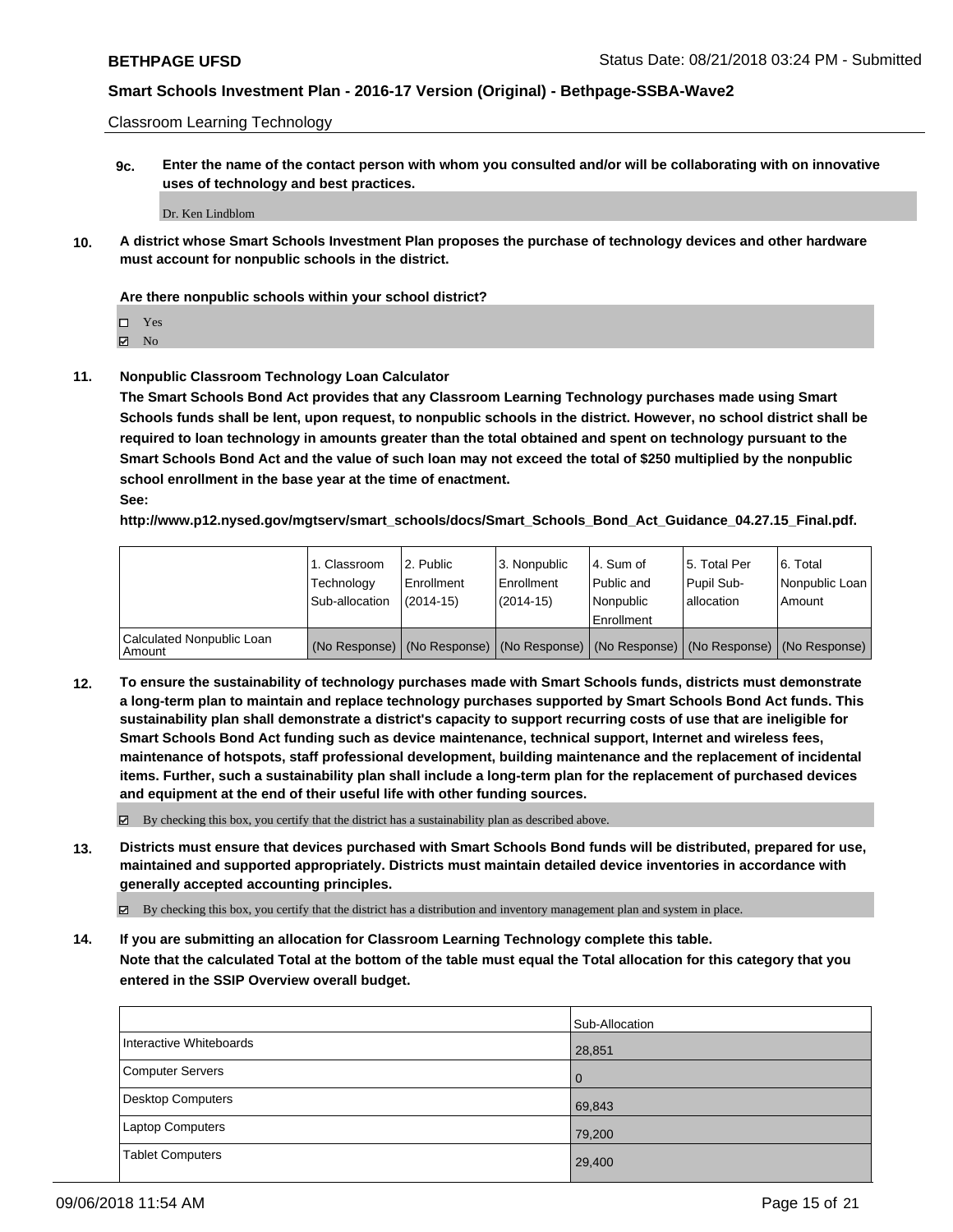Classroom Learning Technology

|                    | Sub-Allocation |
|--------------------|----------------|
| <b>Other Costs</b> | 181,009        |
| Totals:            | 388,303        |

**15. Please detail the type, quantity, per unit cost and total cost of the eligible items under each sub-category. This is especially important for any expenditures listed under the "Other" category. All expenditures must be capital-bond eligible to be reimbursed through the SSBA. If you have any questions, please contact us directly through smartschools@nysed.gov.**

**Please specify in the "Item to be Purchased" field which specific expenditures and items are planned to meet the district's nonpublic loan requirement, if applicable.**

**NOTE: Wireless Access Points that will be loaned/purchased for nonpublic schools should ONLY be included in this category, not under School Connectivity, where public school districts would list them.**

| Select the allowable expenditure<br>type.<br>Repeat to add another item under<br>each type. | Item to be Purchased                                     | Quantity | Cost per Item | <b>Total Cost</b> |
|---------------------------------------------------------------------------------------------|----------------------------------------------------------|----------|---------------|-------------------|
| <b>Other Costs</b>                                                                          | Spectrum InTouch32 Secure Tablet<br>Locker               | 3        | 1,017         | 3,051             |
| <b>Tablet Computers</b>                                                                     | iPad WiFi 32GB (10-Pack)                                 | 10       | 2,940         | 29,400            |
| <b>Other Costs</b>                                                                          | Bump Armor GTX 30002 Protective<br>Case 12               | 250      | 28            | 7,000             |
| <b>Desktop Computers</b>                                                                    | Dell Optiplex 3040 Small Form Factor<br>Computer         | 100      | 611           | 61,100            |
| <b>Other Costs</b>                                                                          | Dell Adapter DisplayPort to VGA                          | 100      | 18            | 1,800             |
| <b>Other Costs</b>                                                                          | CAT5 to USB Extender Cable                               | 100      | 87            | 8,700             |
| <b>Other Costs</b>                                                                          | Otter Apple Defender Eldora Black Pro                    | 100      | 46            | 4,600             |
| <b>Other Costs</b>                                                                          | Lego Education WeDo 2.0 Core Set<br><b>Robotics</b>      | 100      | 176           | 17,600            |
| <b>Laptop Computers</b>                                                                     | ACER Chromebook C740-C4PE 11.6                           | 300      | 264           | 79,200            |
| Interactive Whiteboards                                                                     | <b>SMART Board 65</b>                                    | 6        | 3,999         | 23,994            |
| <b>Other Costs</b>                                                                          | 15-foot HDMI Cable with Ethernet M/M                     | 6        | 28            | 168               |
| Interactive Whiteboards                                                                     | Rail System/Mount for SMART Board<br>65                  | 3        | 249           | 747               |
| Interactive Whiteboards                                                                     | <b>iRover2 Portable Mount for SMART</b><br>Board 65      | 3        | 1,370         | 4,110             |
| <b>Other Costs</b>                                                                          | Digital STARLAB Portable Planetarium                     | 3        | 46,030        | 138,090           |
| <b>Desktop Computers</b>                                                                    | iMac 21.5 Intel Core i5 8 GB LPDDR3<br><b>SDRAM 1 TB</b> | 7        | 1,249         | 8,743             |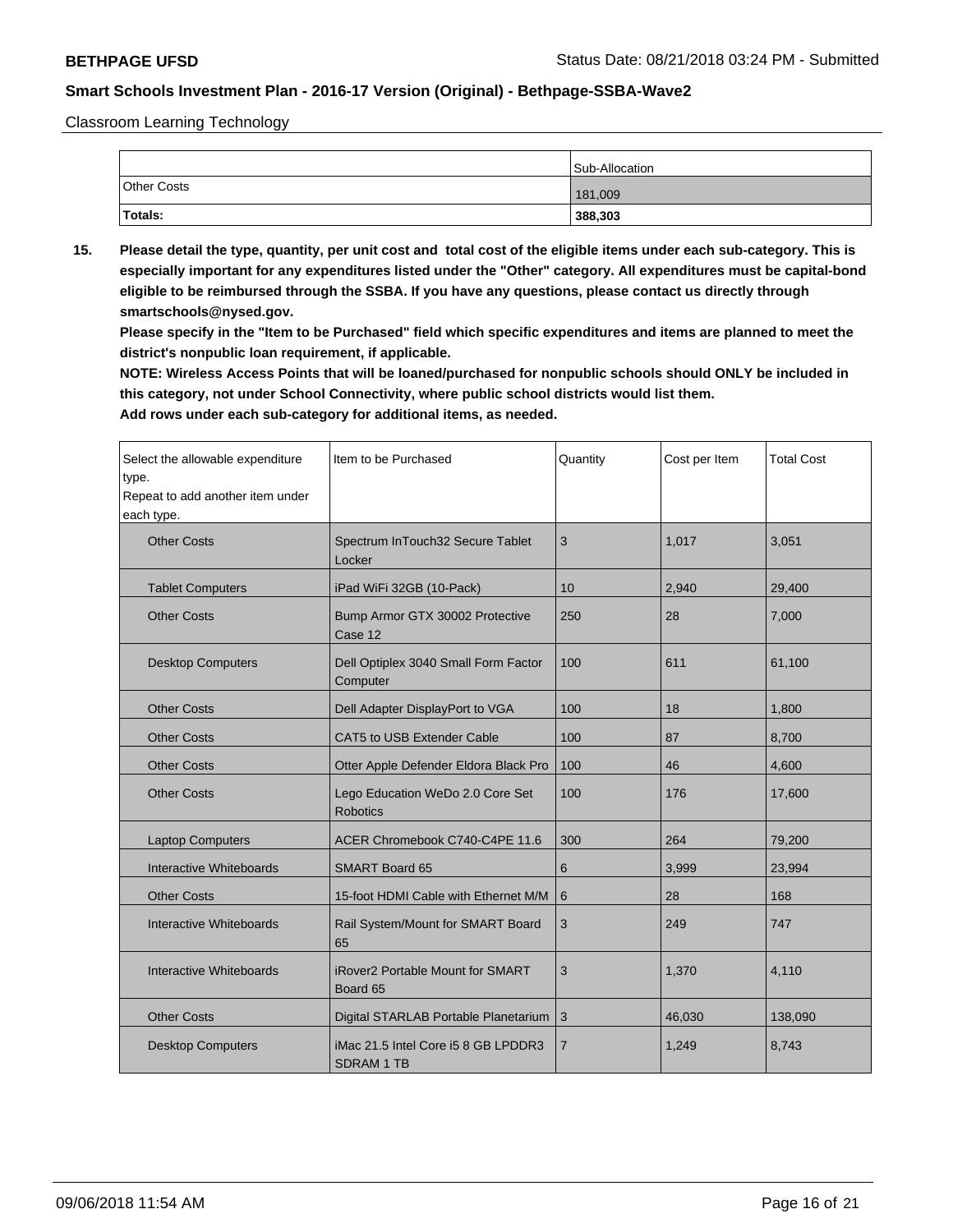### Pre-Kindergarten Classrooms

**1. Provide information regarding how and where the district is currently serving pre-kindergarten students and justify the need for additional space with enrollment projections over 3 years.**

(No Response)

- **2. Describe the district's plan to construct, enhance or modernize education facilities to accommodate prekindergarten programs. Such plans must include:**
	- **Specific descriptions of what the district intends to do to each space;**
	- **An affirmation that pre-kindergarten classrooms will contain a minimum of 900 square feet per classroom;**
	- **The number of classrooms involved;**
	- **The approximate construction costs per classroom; and**
	- **Confirmation that the space is district-owned or has a long-term lease that exceeds the probable useful life of the improvements.**

(No Response)

**3. Smart Schools Bond Act funds may only be used for capital construction costs. Describe the type and amount of additional funds that will be required to support ineligible ongoing costs (e.g. instruction, supplies) associated with any additional pre-kindergarten classrooms that the district plans to add.**

(No Response)

**4. All plans and specifications for the erection, repair, enlargement or remodeling of school buildings in any public school district in the State must be reviewed and approved by the Commissioner. Districts that plan capital projects using their Smart Schools Bond Act funds will undergo a Preliminary Review Process by the Office of Facilities Planning.**

**Please indicate on a separate row each project number given to you by the Office of Facilities Planning.**

| Project Number |  |
|----------------|--|
| (No Response)  |  |
|                |  |

**5. If you have made an allocation for Pre-Kindergarten Classrooms, complete this table.**

**Note that the calculated Total at the bottom of the table must equal the Total allocation for this category that you entered in the SSIP Overview overall budget.**

|                                          | Sub-Allocation |
|------------------------------------------|----------------|
| Construct Pre-K Classrooms               | (No Response)  |
| Enhance/Modernize Educational Facilities | (No Response)  |
| <b>Other Costs</b>                       | (No Response)  |
| Totals:                                  | 0              |

**6. Please detail the type, quantity, per unit cost and total cost of the eligible items under each sub-category. This is especially important for any expenditures listed under the "Other" category. All expenditures must be capital-bond eligible to be reimbursed through the SSBA. If you have any questions, please contact us directly through smartschools@nysed.gov.**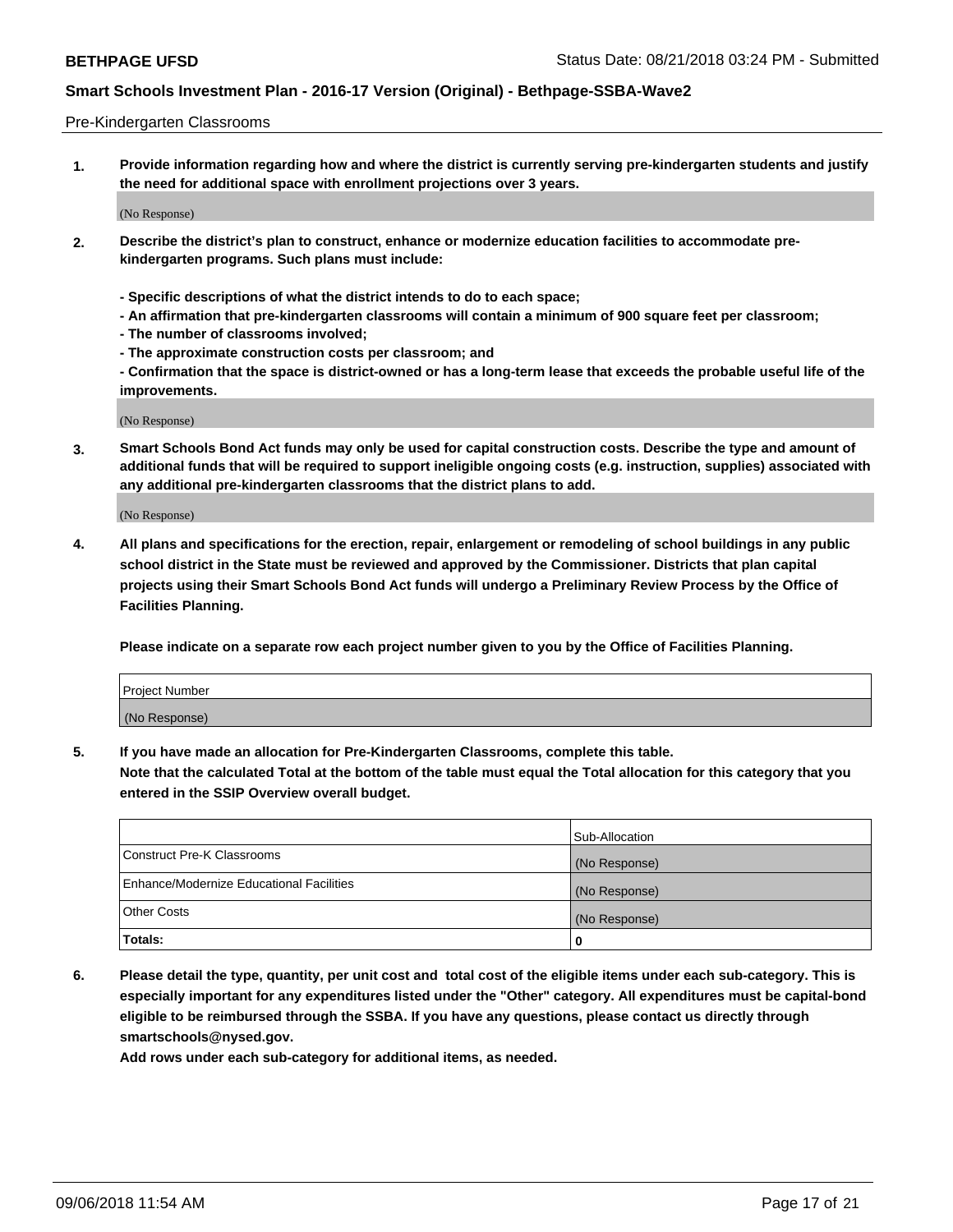Pre-Kindergarten Classrooms

| Select the allowable expenditure | Item to be purchased | Quantity      | Cost per Item | <b>Total Cost</b> |
|----------------------------------|----------------------|---------------|---------------|-------------------|
| type.                            |                      |               |               |                   |
| Repeat to add another item under |                      |               |               |                   |
| each type.                       |                      |               |               |                   |
| (No Response)                    | (No Response)        | (No Response) | (No Response) | (No Response)     |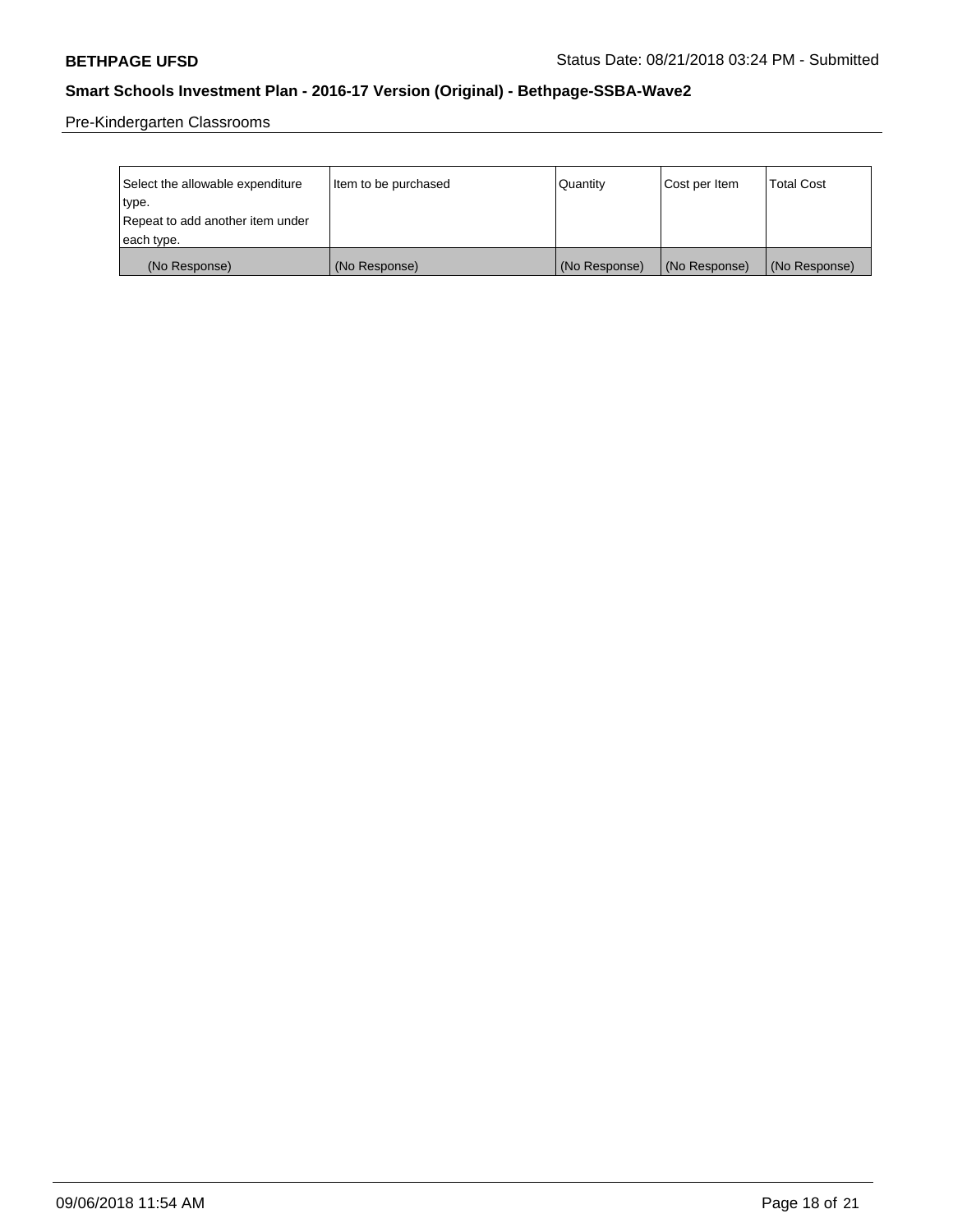Replace Transportable Classrooms

**1. Describe the district's plan to construct, enhance or modernize education facilities to provide high-quality instructional space by replacing transportable classrooms.**

(No Response)

**2. All plans and specifications for the erection, repair, enlargement or remodeling of school buildings in any public school district in the State must be reviewed and approved by the Commissioner. Districts that plan capital projects using their Smart Schools Bond Act funds will undergo a Preliminary Review Process by the Office of Facilities Planning.**

**Please indicate on a separate row each project number given to you by the Office of Facilities Planning.**

| Project Number |  |
|----------------|--|
|                |  |
|                |  |
|                |  |
|                |  |
| (No Response)  |  |
|                |  |
|                |  |
|                |  |

**3. For large projects that seek to blend Smart Schools Bond Act dollars with other funds, please note that Smart Schools Bond Act funds can be allocated on a pro rata basis depending on the number of new classrooms built that directly replace transportable classroom units.**

**If a district seeks to blend Smart Schools Bond Act dollars with other funds describe below what other funds are being used and what portion of the money will be Smart Schools Bond Act funds.**

(No Response)

**4. If you have made an allocation for Replace Transportable Classrooms, complete this table. Note that the calculated Total at the bottom of the table must equal the Total allocation for this category that you entered in the SSIP Overview overall budget.**

|                                                | Sub-Allocation |
|------------------------------------------------|----------------|
| Construct New Instructional Space              | (No Response)  |
| Enhance/Modernize Existing Instructional Space | (No Response)  |
| <b>Other Costs</b>                             | (No Response)  |
| Totals:                                        | 0              |

**5. Please detail the type, quantity, per unit cost and total cost of the eligible items under each sub-category. This is especially important for any expenditures listed under the "Other" category. All expenditures must be capital-bond eligible to be reimbursed through the SSBA. If you have any questions, please contact us directly through smartschools@nysed.gov.**

| Select the allowable expenditure | Item to be purchased | l Quantitv    | Cost per Item | <b>Total Cost</b> |
|----------------------------------|----------------------|---------------|---------------|-------------------|
| type.                            |                      |               |               |                   |
| Repeat to add another item under |                      |               |               |                   |
| each type.                       |                      |               |               |                   |
| (No Response)                    | (No Response)        | (No Response) | (No Response) | (No Response)     |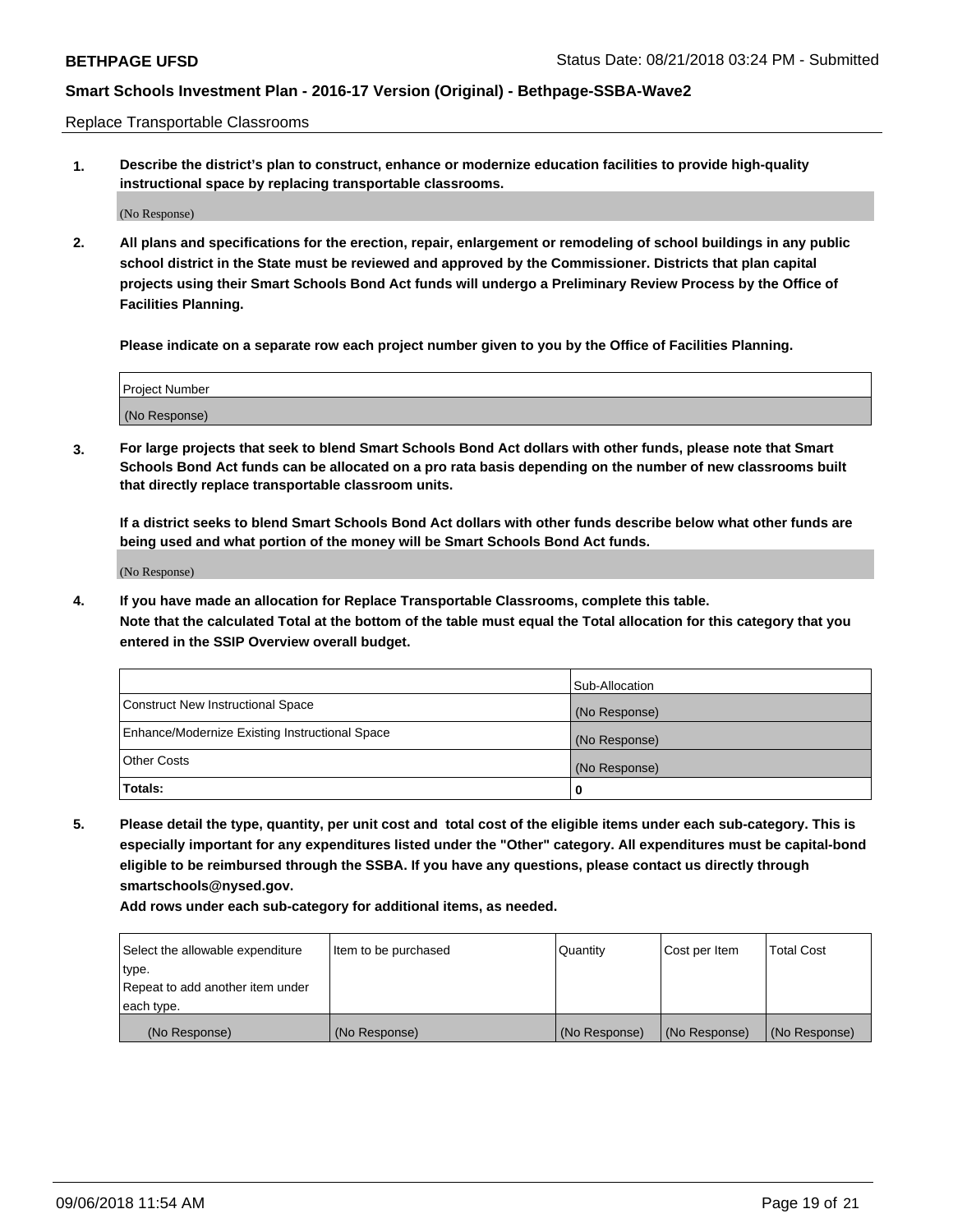High-Tech Security Features

**1. Describe how you intend to use Smart Schools Bond Act funds to install high-tech security features in school buildings and on school campuses.**

(No Response)

**2. All plans and specifications for the erection, repair, enlargement or remodeling of school buildings in any public school district in the State must be reviewed and approved by the Commissioner. Districts that plan capital projects using their Smart Schools Bond Act funds will undergo a Preliminary Review Process by the Office of Facilities Planning.** 

**Please indicate on a separate row each project number given to you by the Office of Facilities Planning.**

| <b>Project Number</b> |  |
|-----------------------|--|
| (No Response)         |  |

- **3. Was your project deemed eligible for streamlined Review?**
	- Yes
	- $\square$  No
- **4. Include the name and license number of the architect or engineer of record.**

| <b>Name</b>   | License Number |
|---------------|----------------|
| (No Response) | (No Response)  |

**5. If you have made an allocation for High-Tech Security Features, complete this table.**

**Note that the calculated Total at the bottom of the table must equal the Total allocation for this category that you entered in the SSIP Overview overall budget.**

|                                                      | Sub-Allocation |
|------------------------------------------------------|----------------|
| Capital-Intensive Security Project (Standard Review) | (No Response)  |
| <b>Electronic Security System</b>                    | (No Response)  |
| <b>Entry Control System</b>                          | (No Response)  |
| Approved Door Hardening Project                      | (No Response)  |
| <b>Other Costs</b>                                   | (No Response)  |
| Totals:                                              | 0              |

**6. Please detail the type, quantity, per unit cost and total cost of the eligible items under each sub-category. This is especially important for any expenditures listed under the "Other" category. All expenditures must be capital-bond eligible to be reimbursed through the SSBA. If you have any questions, please contact us directly through smartschools@nysed.gov.**

| Select the allowable expenditure | Item to be purchased | Quantity      | Cost per Item | <b>Total Cost</b> |
|----------------------------------|----------------------|---------------|---------------|-------------------|
| type.                            |                      |               |               |                   |
| Repeat to add another item under |                      |               |               |                   |
| each type.                       |                      |               |               |                   |
| (No Response)                    | (No Response)        | (No Response) | (No Response) | (No Response)     |